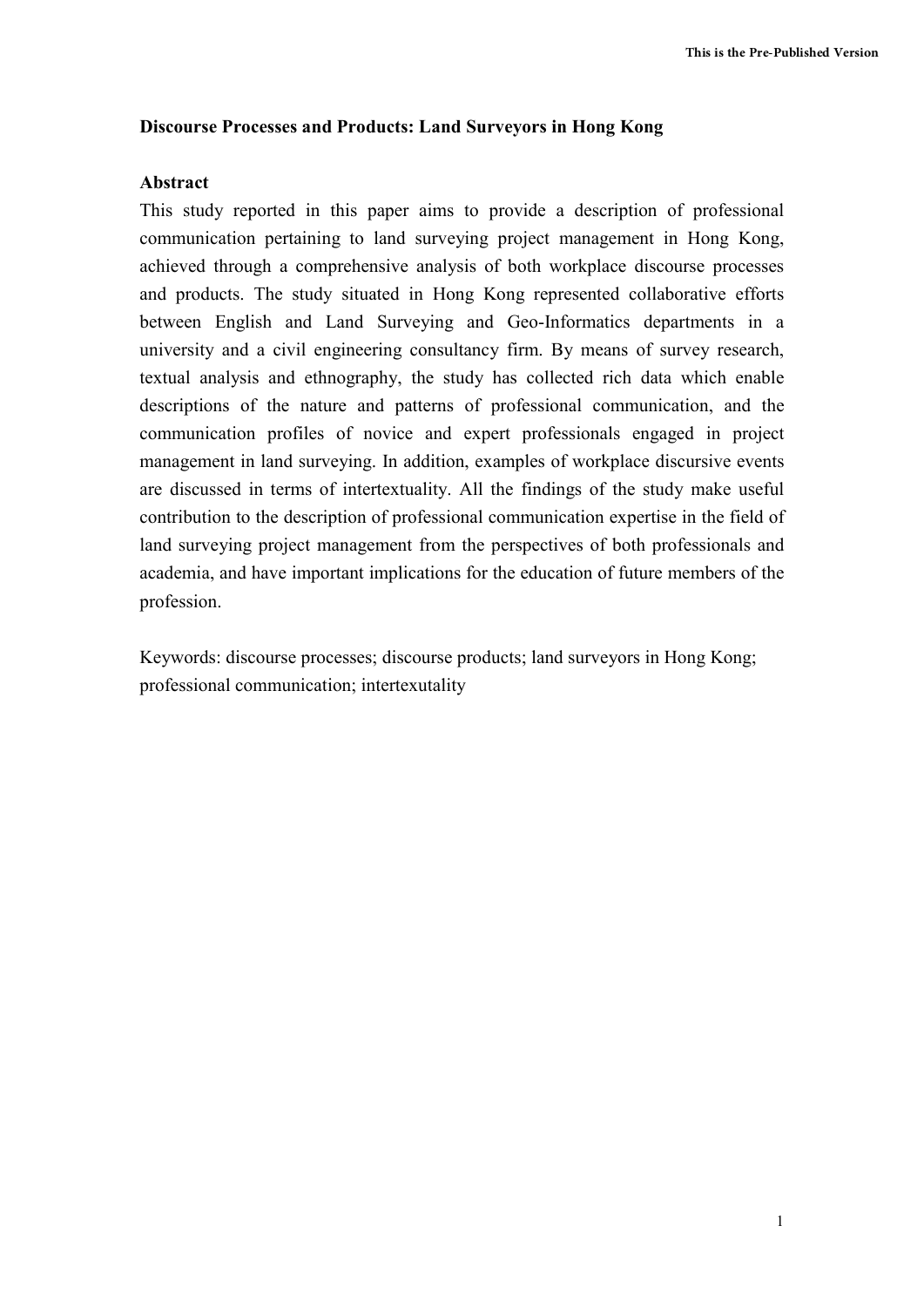#### **Discourse Processes and Products: Land Surveyors in Hong Kong**

### **1. Introduction**

The multidisciplinary and multi-institutional study reported in this paper was conceived and designed with a view to bridging the divide between professional communication research and professional communication practices. It sought to embody best practices by taking full advantage of the resources and synergy across two academic departments and a civil engineering consultancy firm in Hong Kong. The departments are Department of English (ENGL) and Department of Land Surveying and Geo-Informatics (LSGI) in the Hong Kong Polytechnic University.

The professionals whose communicative events and discourses were being examined are land surveyors in one of the largest civil engineering consultancy firms in Hong Kong (henceforth the Consultancy Firm). In Hong Kong, surveying is listed under the two Key Industries of Trade and Logistics and Professional Services, the other two being Financial Services and Tourism (Hong Kong Trade Development Council, 2007). On their website, the Hong Kong Institute of Surveyors defines 'land surveying' as generally "a combined art of position fixing, mapping, land management and information technology", and defines 'land surveyors' as involving themselves "in all sorts of civil engineering works and land developments such as building houses, roads, bridges, canals, viaducts, defining property boundaries, preparing plans from various surveys and managing properties". An important component of work for land surveyors in civil engineering consultancy firms is project management, which can involve "proposal preparation, project scheduling, client management, staff development, preparation of survey services including AutoCAD LDD experience, resolution of Boundary disputes and Quality Control of Field and Office" (Control Point Associates, Inc., U.S.).

Recent business and professional communication research has witnessed an increasing interest in the situated nature of discursive practices (e.g. Sarangi  $\&$ Roberts, 1999; Candlin, 2002; Pan *et al*., 2002; Cheng, 2004; Bargiela-Chiappini, 2006, Bargiela-Chiappini & Gotti, 2005; Warren, 2004; Cheng, 2006), and alliances between professionals and discourse and communication researchers in a range of disciplines and contexts. An example is Vijay Bhatia and a team of co-researchers in law (arbitration and litigation) from more than fifteen countries working on the professional legal language (Bhatia, 2005; Bhatia, *et al*., 2004). Other examples include professional and organizational communication in the fields of healthcare, law and management (for example, Candlin, 2001; Sarangi, 2002; Sarangi & Candlin, 2003; Candlin & Candlin, 2003; Bhatia, *et al*., 2003a; Bhatia, *et al*., 2003b; Bhatia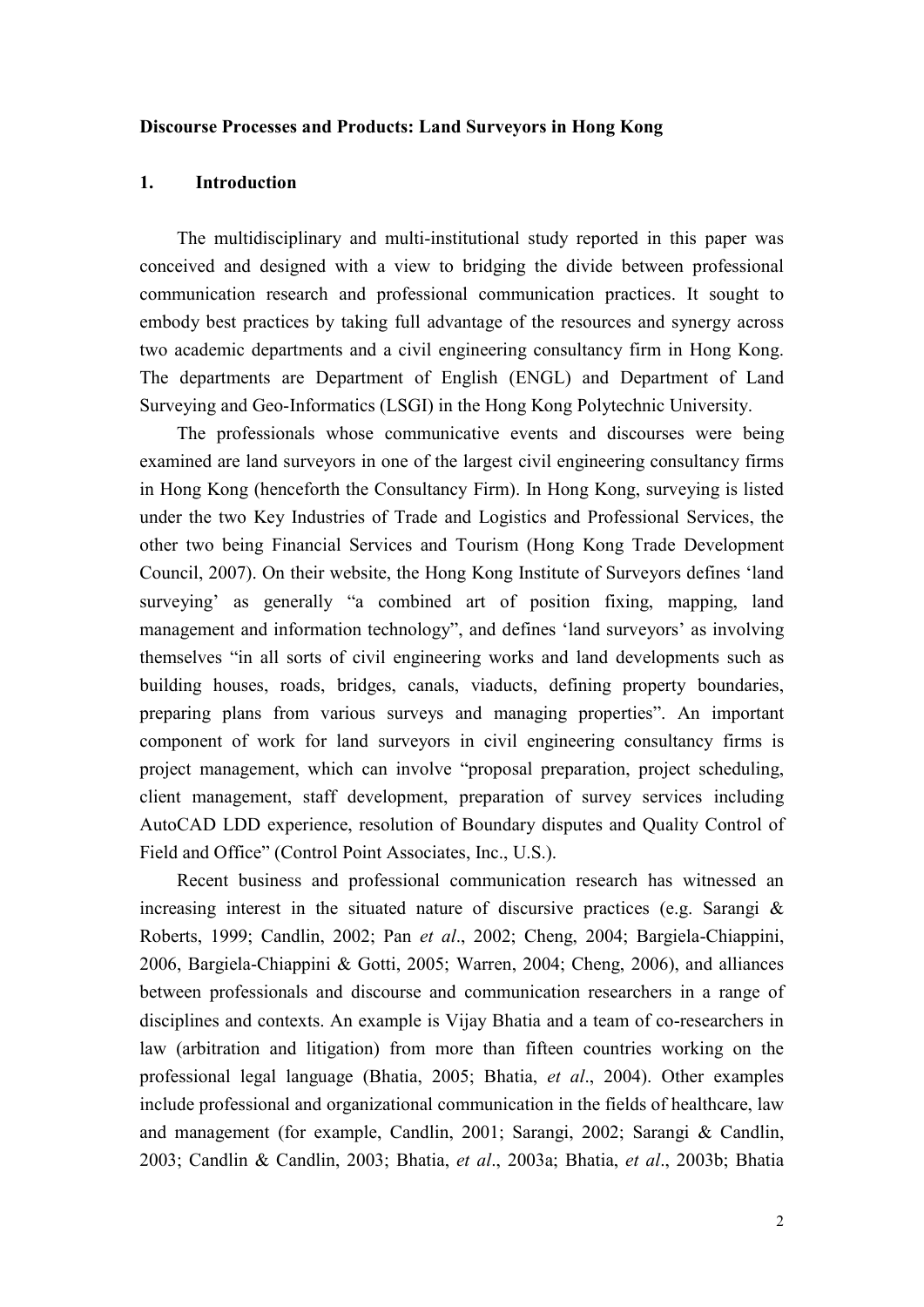and Candlin, 2003). The present study, one of the first collaborative professional communication studies with a focus on project management in land surveying, investigates the discursive practices of land surveyors, interacting interlingually for strategic communicative purposes, namely for managing and supervising civil engineering construction projects that involves communicating with different parties, including the government, engineers, Contractors and Sub-contractors. Through analysing the communication flow, as well as a selection of texts collected from different participants, in the Land Surveying (LS) Department of the Consultancy Firm, this study aims to provide a description of the discursive competence of land surveyors in project management, from the perspectives of land surveying practitioners, land surveying academics, and discourse and communication researchers.

### **2. Literature review**

#### *2.1 Studying discourses as processes and products*

Discourse analysis offers "a broad, multidisciplinary, multicultural and socially relevant approach to human language, cognition, communication and interaction" (van Dijk, 1997, p. 32). The discipline of discourse studies emphasises that discursive social interaction can reveal language use and thought, and that real-life, naturallyoccurring discourse as language use, communication and interaction in social context can provide insights about the manifestations, enactments and reproduction of such phenomena as group relations, organizations, institutions, processes, routines and structures (ibid.: 32). As such, discourse, intertextual relations between discourses, and discourse complexes, are studied as constitutive parts of their local, global, sociocultural contexts. In turn, the contexts can be studied as possible consequences of discourse. Context structures, as described by van Dijk (1997, p. 29), are "settings, participants and their communicative and social roles, goals, relevant social knowledge, norms and values, institutional or organizational structures".

Indeed, the interdependence of text as process and text as product has long been emphasised (e.g. Halliday & Hasan, 1989; Dixon & Bortolussi, 2001; Geluykens, 2003); and as such, a text is both an output, an artifact that can be studied (i.e. product), "having a certain construction that can be represented in systematic terms" (Halliday & Hasan, 1989, p. 10), and "an instance of social meaning in a particular context of situation" (i.e. process) (ibid.: p. 11). In business and professional communication, the nature of professional discourse as product, i.e. text and talk (van Dijk, 1997), is very elusive. It is often difficult for the researcher to access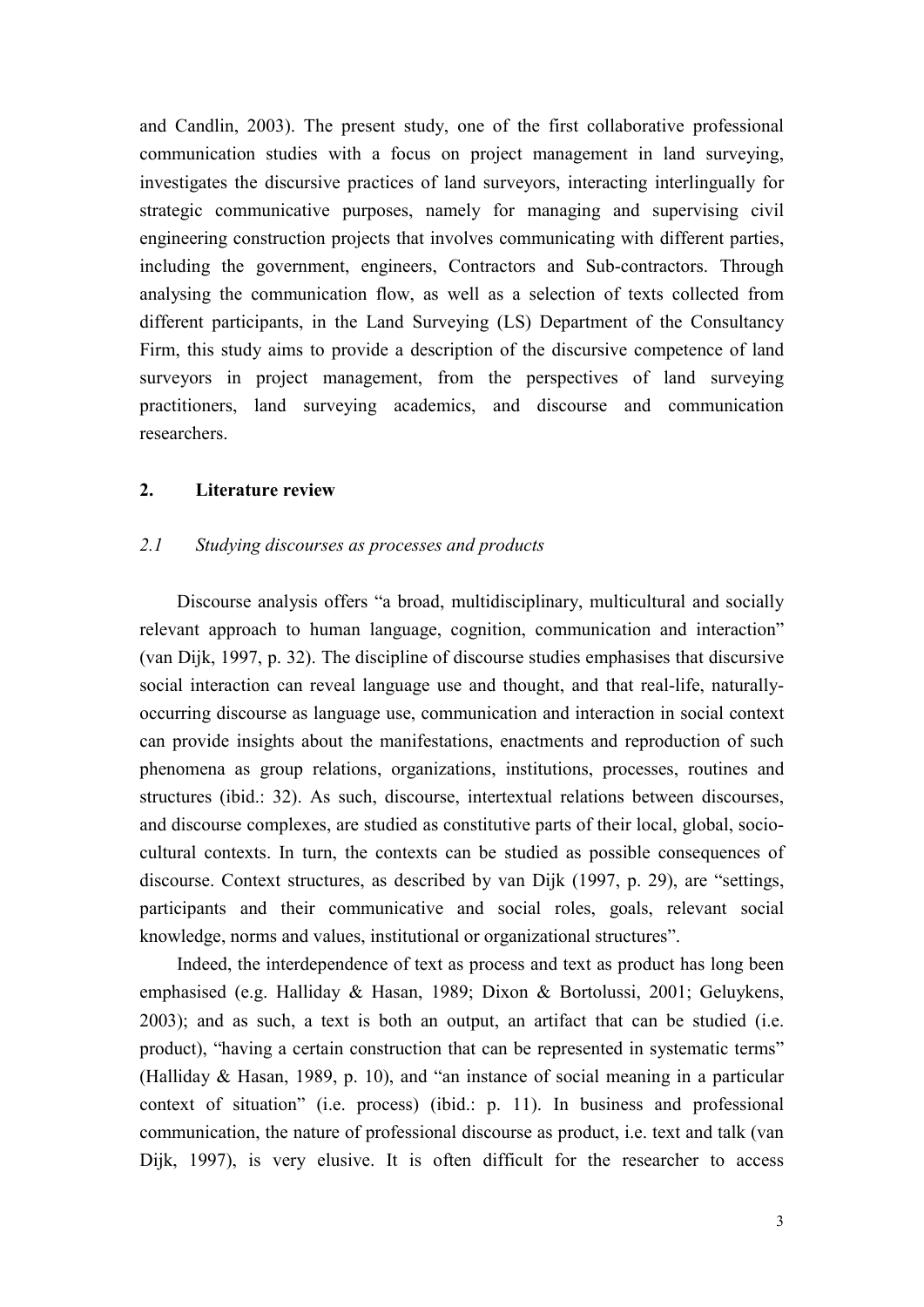professional discourse, such as meetings, interviews, office talk, e-mail messages, business letters, and contracts, due to issues of confidentiality or simply reluctance on the part of professionals or their organisations to allow in 'outsiders' to scrutinize their activities. The nature of professional discourse as process is even more elusive, as this requires even greater access to the professional setting in which the discourse occurs. The barriers are much more difficult for the researcher to penetrate, resulting in real dearth of research based on naturally-occurring professional discourses (St John, 1996; Louhiala-Salminen, 2002; Sarangi, 2002; McCarthy and Handford, 2004). This is generally true and holds equally true for the linguistically complex and communicatively demanding world of the Hong Kong Chinese professionals with managerial and administrative backgrounds, who operate through the media of English and Chinese. In fact, grappling with "the use of more than one language in the same place at the same time" (Thomason, 2001, p.1) has been a challenge that many multilingual professional communicators are facing.

Both discourse as process and discourse as product are connected with the notion of 'intertextuality' (e.g., Kristeva, 1980; Devitt, 1991; Fairclough, 1992), which refers to the intertwining of textual connections among texts within the discourse flow, whereby parts of a specific discourse event become parts of other discourse events, making "the utilisation of one text dependent upon knowledge of one or more previously encountered texts" (de Beaugrande and Dressler, 1981: 10). Intertextuality covers "relations with other texts, particularly ones from the same or a similar 'text type'" (van Dijk, 1997, p. 53). It is used to refer to allusions to other texts. Devitt's (1991) three-dimensional concept of intertextuality (generic, referential and functional) is used by Flowerdew and Wan (2006) to analyse the role and interaction of tax computation letters collected in Hong Kong. Generic intertextuality occurs when a text draws upon previous texts written in response to similar situations, referential intertextuality occurs when a text makes reference to another text, and functional intertextuality occurs when a particular text is regarded as being part of a larger macrotext (Devitt, 1991). Flowerdew and Wan (2006) find all three types of intertextuality in their tax computation letters.

# *2.2 Discursive competence*

'Discursive competence' is defined as "the ability to understand and produce discourse in concrete situations", comprising "the joint activation of three knowledge dimensions: linguistic, textual and situational" (Capucho & Oliveira, 2005). It, together with disciplinary knowledge and professional practice, are components of 'professional expertise' (Bhatia, 2004, p. 146). Discursive competence can be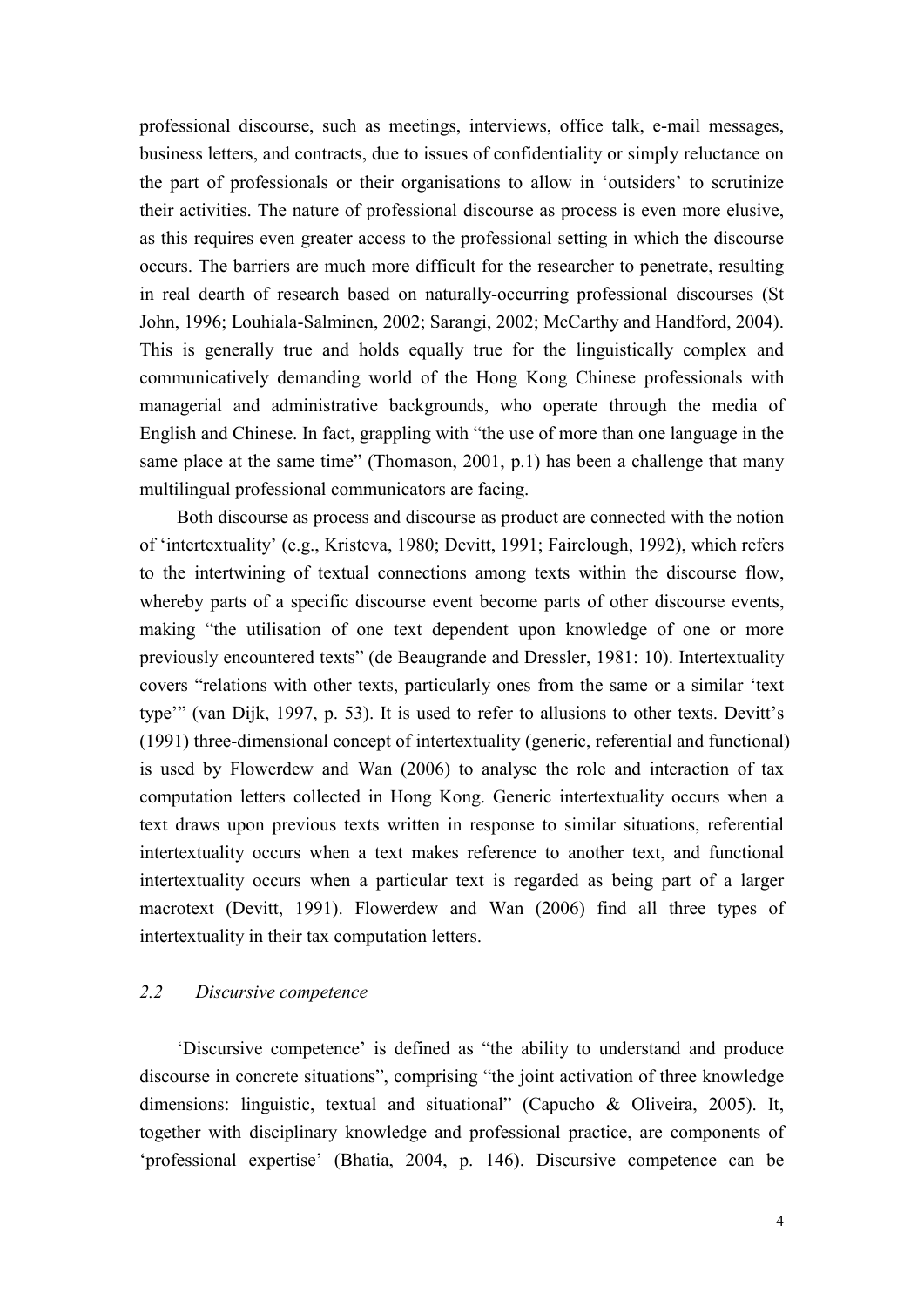influenced by local structures of contexts such as a setting (time, location, circumstance), participants and their various communicative and social roles (speaker, chairperson, friend, etc.), intentions, goals or purposes, and so on" and global structures of contexts such as organizational or institutional or socio-cultural contexts (van Dijk, 1997, p. 19). Discursive competence in well-defined professional contexts can operate at the levels of textual competence, generic competence and social competence (Bhatia, 2004, p. 144). Textual competence is "textual-internal or language-related" (ibid: 144), referring to an ability to both "master the linguistic code" and "use textual, contextual and pragmatic knowledge to construct and interpret contextually appropriate texts" (ibid., p. 141). Both generic competence and social competence are textual-external. Generic competence is "the ability to respond to recurrent and novel rhetorical situations by constructing, interpreting, using and often exploiting generic conventions embedded in specific disciplinary cultures and practices to achieve professional ends", and social competence "incorporates an ability to use language more widely to participate effectively in a wide variety of social and institutional contexts to give expression to one's social identity, in the context of constraining social structures and social processes" (ibid., p. 144).

# *2.3 Intercultural business and professional communication*

 Studies of intercultural communication and mono- and multilingual workplace discourses use a variety of resesarch methods, such as observations, surveys, and textual analysis (e.g., Gumperz, Jupp & Roberts, 1979; Tannen, 1984; Pan *et al.*, 2002). As part of the 'Discourse for Business Management' project (Connor & Schumacher 1998, Gunnarsson, 1998), Johansson (1997) shadowed a Swedish manager during two days. She took field notes, made audio-recordings, collected all texts and conducted follow-up interviews. As part of the same project, Louhiala-Salminen (2002) shadowed a Finnish manager for one day. However, she was not able to take complete field notes and collect all of the discourses. Nickerson (1998) discusses the important role of corporate culture in the level of English writing skills within British subsidiaries in the Netherlands, and shows the impact of corporate culture on the amount and type of written English required. Gunnarsson (2000, p. 5) explores "the complex and multi-demensional relationship between organization and discourse, using interview data and written documents within banks in Sweden, Germany and Britain". Gunnarsson's study (2004, 2005) involves structural engineering companies in Sweden, Germany and Great Britain. Recent studies on email in business communication have been reported in Kankaanranta (2005a, 2005b). Holmes and her colleagues in New Zealand use field notes and recordings in their multilingual workplace copmmunication studies (e.g. Holmes, 2005). A developing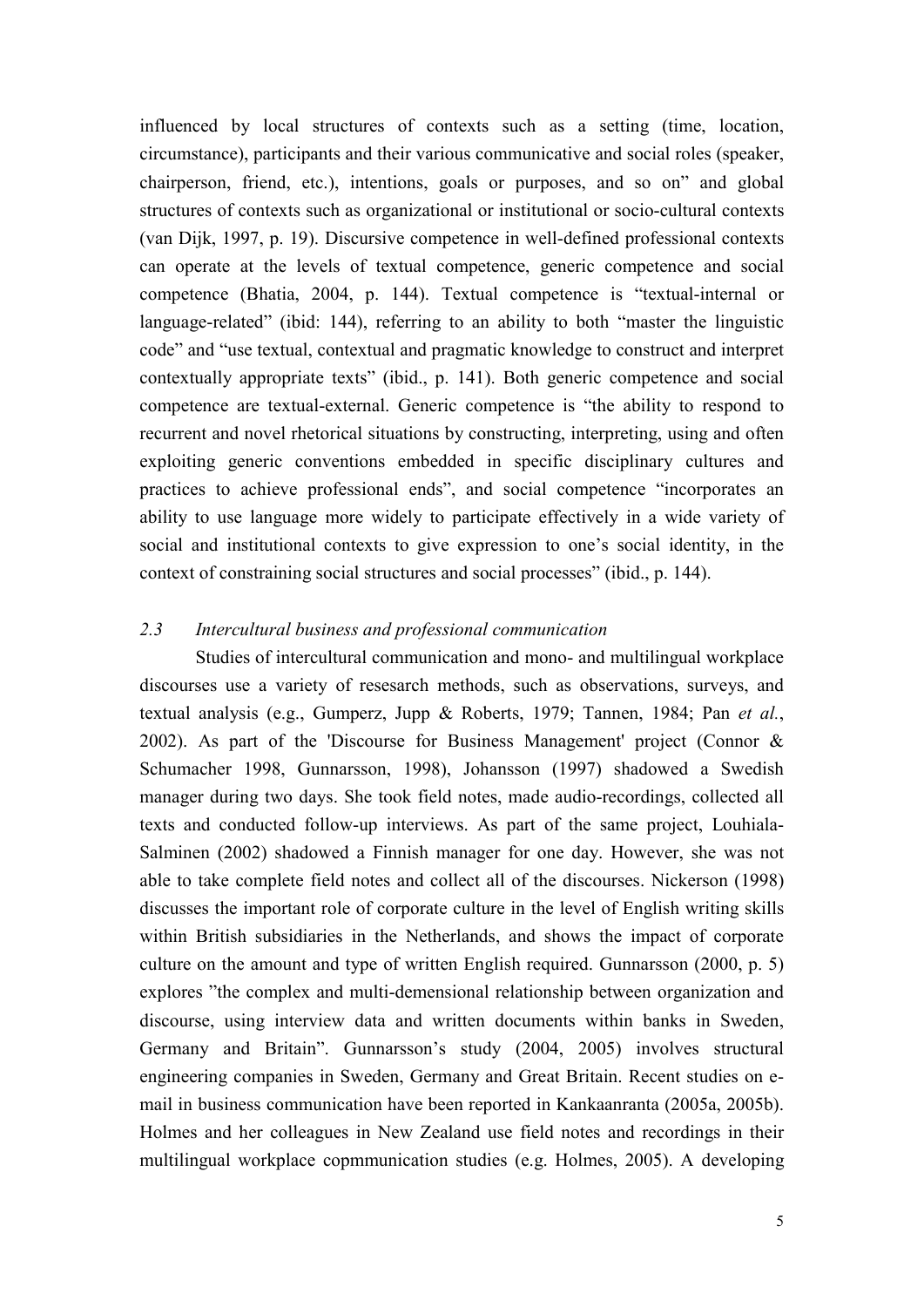research area is multimodality with respect to business and professional communication; for instance, Karlsson's study (2005) focuses on multimodal texts in a constructing company setting. Many more research studies on workplace discourses have been reported in books devoted specifically to intercultural workplace communication, for instance, Bargiela-Chiappini, & Nickerson (1999), Connor, & Upton (2004), Bargiela-Chiappini, & Gotti (2005), Bargiela-Chiappini (2006), Palmer-Silveira, Ruiz-Garrido, & Fortanet-Gómez (2006), among others.

The proponents of a literacy approach to discourse studies argue that the world is textually mediated (Spilka, 1993; Clark and Ivanic, 1997; Gunnarsson, 1997; Barton and Hamilton, 1998). In the kind of professional setting (i.e. land surveying project management) examined in this study, an important characteristic of professional literacy is the ways in which spoken and written discourses overlap and intermingle with one another. With the return of sovereignty to People's Republic of China (PRC) in 1997, biliteracy and trilingualism have been gaining importance not only in schools and universities, but also in workplaces, to meet the socio-political and economic developments in Hong Kong.

 In intercultural communication in business and professional settings in Hong Kong, the inter-relationships between the communicative purposes, the local, institutional and socio-cultural contexts, the choice of channel and mode of communication, and the choice of language medium (code-switching in particular) have been under-investigated despite some developments (e.g. Li Wei *et al.*, 2001; Lee Wong, 2002; Yeung, 2003; Cheng, 2004). Cheng (2004) examined the structural moves, lexico-grammar, discourse intonation and politeness in check-out service encounters in a five-star hotel in Hong Kong and discusses the impact on the findings on such stakeholders as the hotel management, hotel staff, ESP providers, communication and discourse researchers. Another study (Chew, 2005), interviewing 16 new bank employees in four banks in Hong Kong and using questionnaires, has found that Cantonese is used in spoken discourse and English is used in written discourse, and points out a need for larger numbers of bank employees who are fluent in both languages so as to achieve maximum productivity. Flowerdew and Wan (2006) conducted a genre analysis of tax computation letters. They observed and questioned a group of tax accountants and found that e-mail is not considered appropriate for conveying tax computation letters and that intertextuality is prevalent in the letters. The present study, employing research methods of survey, textual analysis and ethnography, investigates workplace communication and the discursive practices of land surveyors in Hong Kong.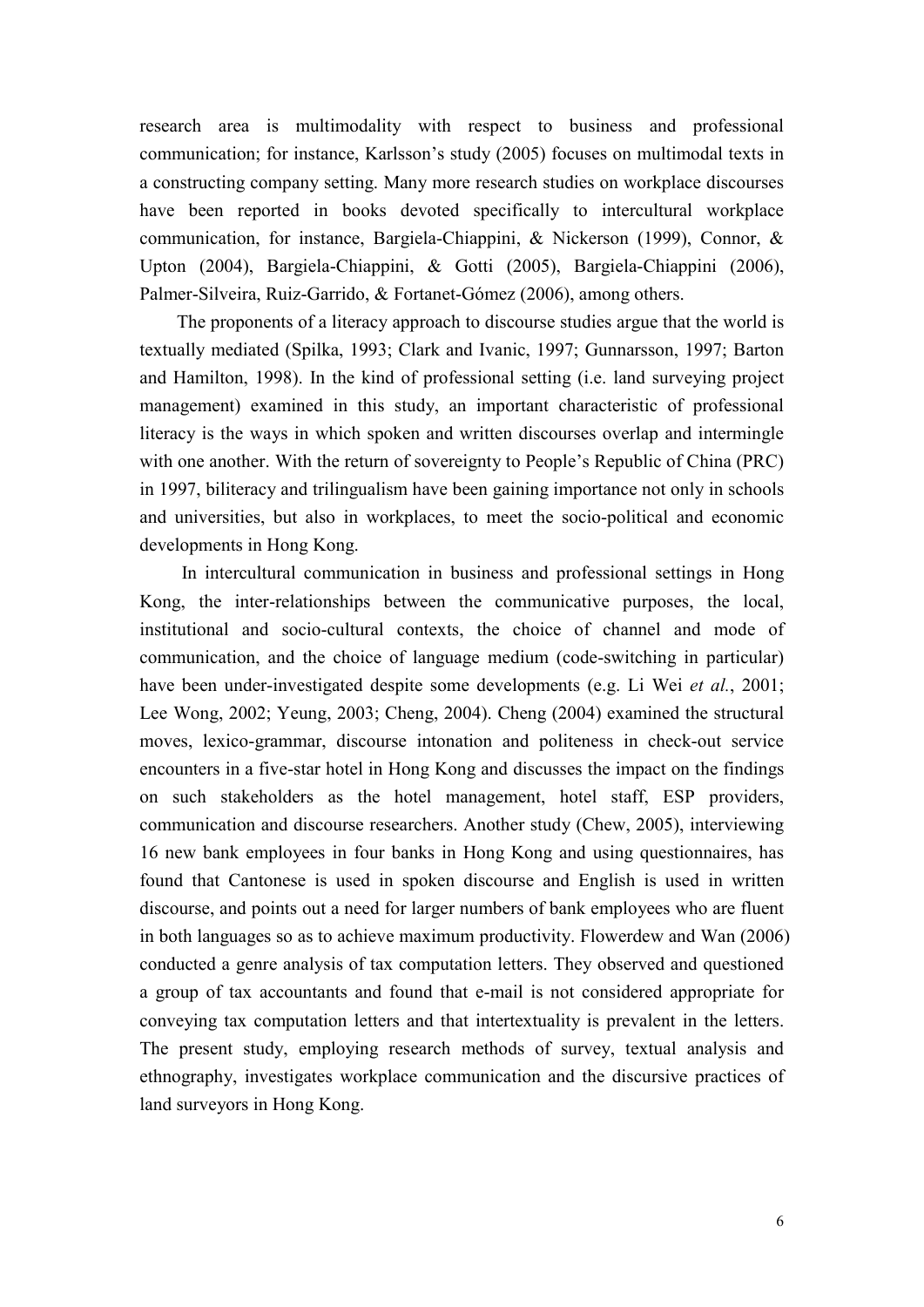#### **3. Background information about the research site**

 The research took place in a construction site office of the Consultancy Firm. The construction site is identified as "Road XX and Associated Roadworks" in the New Territories of Hong Kong. The site office, which had been set up for more than a year, provided consultancy to a main Contractor, and its Sub-contractors, employed by the Highways Department of the Hong Kong Government SAR to work on a highway project. The site office had a total number of 83 staff members in five departments: Land Surveying, Works and Environment, Contractual and Mainline, Quantity Surveying, and Administration. The research site was the Land Surveying (LS) Department, with 19 staff members (Table 1).

Table 1

| Staff structure                    | Number |
|------------------------------------|--------|
| Resident Land Surveyor (RLS), Head |        |
| Senior Surveying Officer (SSO)     |        |
| Surveying Officer (SO)             |        |
| Senior Technical Officer (STO)     |        |
| Technical Officer (TO)             |        |
| <b>Field Assistants</b>            |        |

Staff structure of Land Surveying (LS) Department of Consultant Firm

#### **4. Research questions and methodology**

### *4.1 Research questions*

In professional communication, the borderline between spoken and written modes of communication, as well as the complexities regarding the choice of communication channel, be they telephone, video-conference, face-to-face, or computer-mediated, are usually difficult to draw in practice, as the flow of discourse inevitably mixes one with the other when the professionals go about their work, interacting with colleagues both within and outside of the organization. The present study analyses discourses both as processes observed and as products collected during the six-day data collection period in the Land Surveying (LS) Department of the Consultancy Firm. Specifically, the study analyses the channel and mode chosen to communicate and the impact these have on the way communication is encoded, carried out, transmitted, received, decoded and acted upon. It also examines the choice of language medium by these professionals, namely the patterns of and reasons behind the choice of language medium. The aim of the study is therefore three-fold: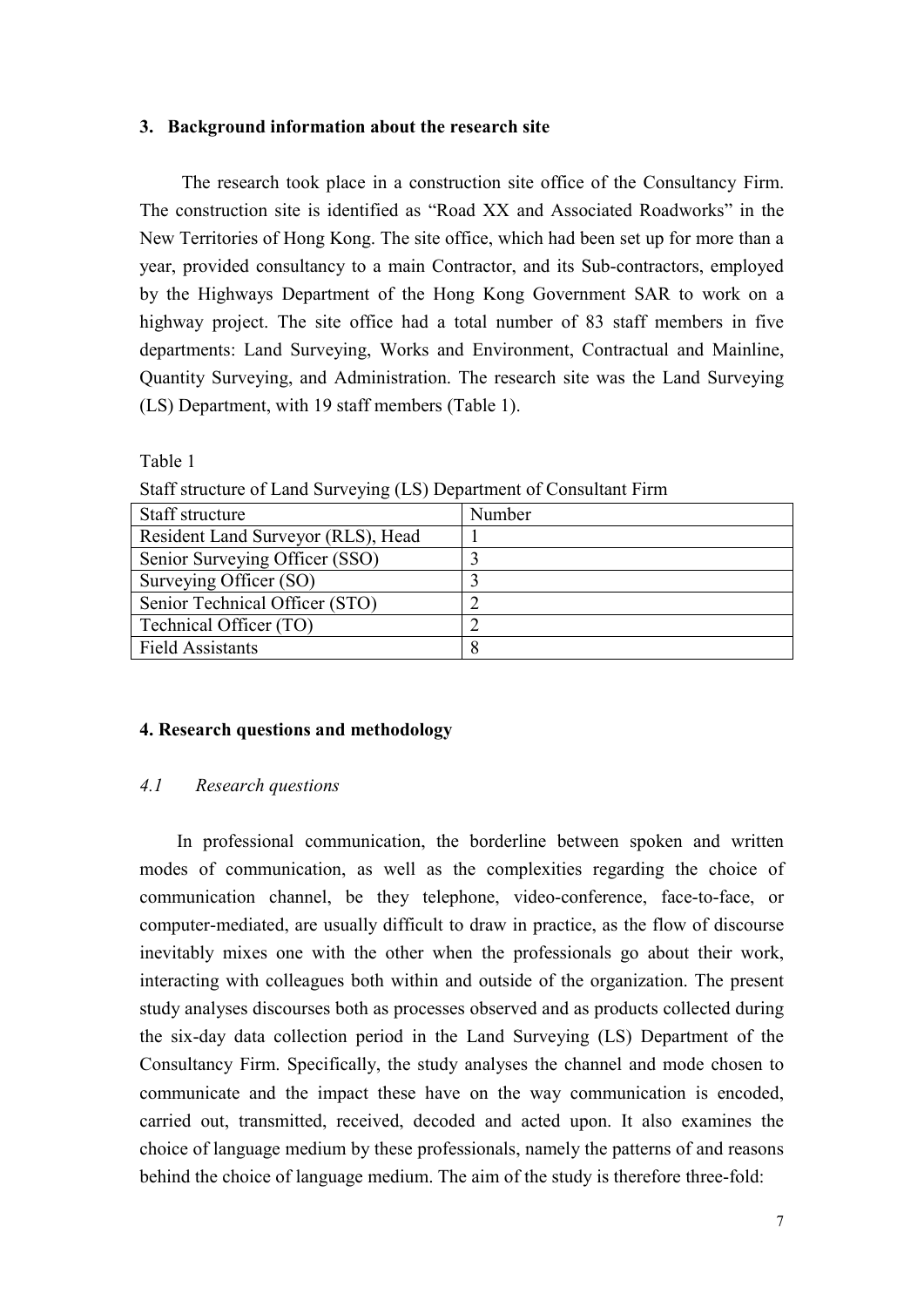- 1. to provide an initial description of the discursive competence through examining discourse processes and discourse products pertaining to land surveyors in project management;
- 2. to determine the professional communication profiles of novice and expert professionals engaged in project management in land surveying; and
- 3. to explore ESP implications for the training of future members of the land surveying profession.

# *4.2 Data collection*

 When researchers collect discourse data in professional contexts, they should study not only "how language mediates professional activities" but also "what constitutes professional knowledge and practice beyond performance" (Sarangi, 2002, p. 99). He raises three issues for researchers to consider when collecting and analysing professional discourse. First, "accessibility" refers to the on-going problem for researchers to gain access to business and professional data. Second, "salience/problem identification" is the mutual identification of salient issues and problems. Third, "coding/interpretability/ articulation" involves interpreting professional discourse. These issues point to the importance for the researcher, through collaborating with practitioners, to gain insider knowledge to better interpret any data collected (ibid., pp. 100-103).

 The research team of this study recognised that the needs, expectations and interpretations that discourse researchers have with regard to the data collected may at times be very different, though not necessarily mutually exclusive, to those of the professionals who give permission for the data to be collected. Before data collection, consent had been obtained from the headquarters of the Consultancy Firm, followed by a meeting, set up with the help of second author, with the Resident Land Surveyor (RLS). The goal of the meeting was to explain the aims, objectives and research methods of the collaborative professional communication project. The research team was informed that audio- and video-recording of any spoken communication in the office would not be possible, and that samples of some written discourses would be given to the research team. The team assured the Consultancy Firm that they could exercise their rights to withhold access to certain data, and to ask to censor or remove any data in the future.

 At the commencement of data collection, the research team met with the professionals in the Consultancy Firm to further review and agree the project aims and logistical arrangements. After data collection had been completed, follow-up discussions were held to better enable the research team to interpret the data. The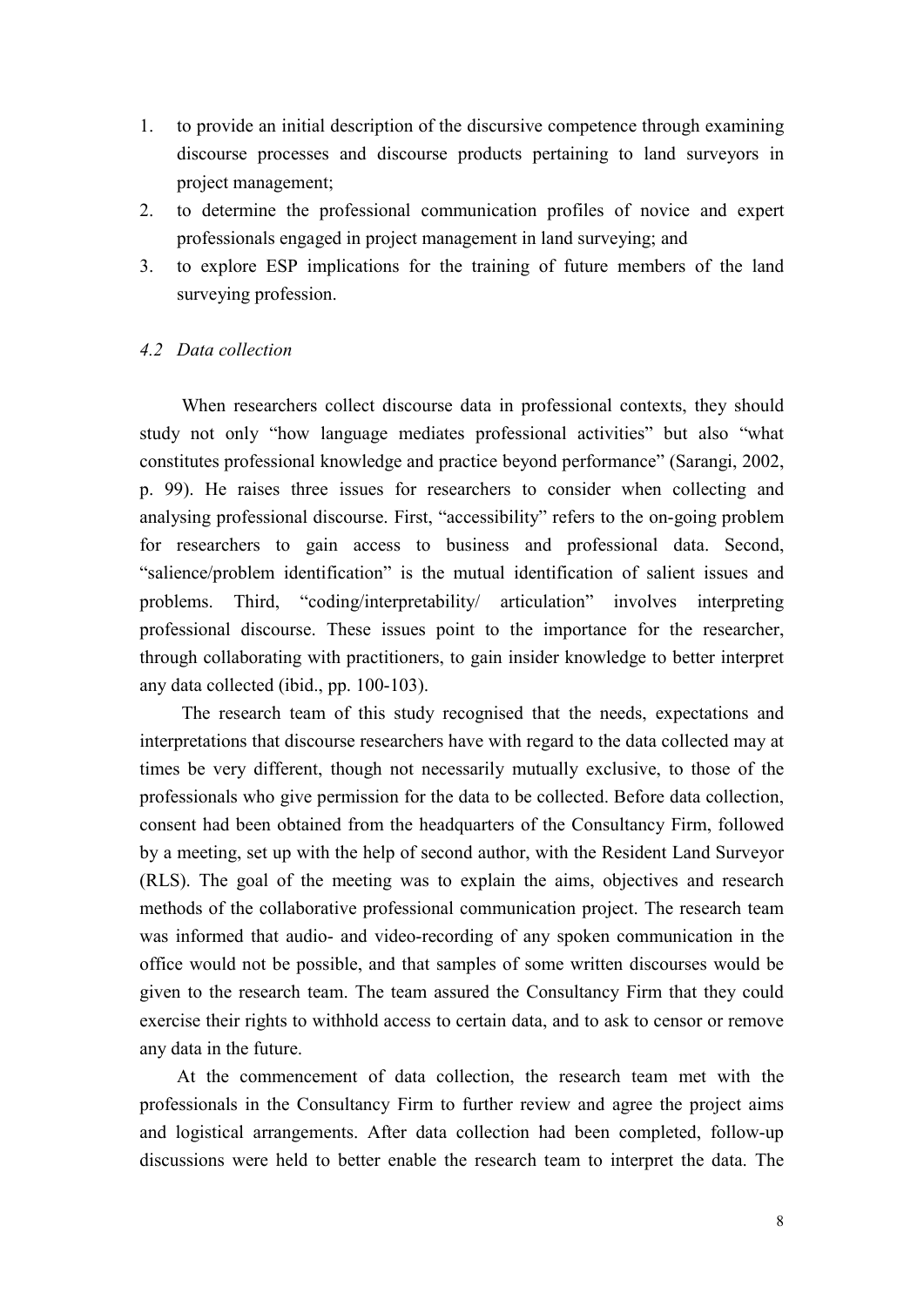present study sought to remedy these methodological shortcomings by studying all the staff in the LS Department for six whole days (9-13 February and 18 February 2006). To accomplish this task, training was provided to a research staff member in taking comprehensive field notes without being excessively intrusive. During the data collection period, she shadowed the land surveyors, recording information about the discourse events and collecting any written texts that were relevant to those events. Throughout the day, she made observation notes in a discourse inventory, which includes the following details:

- 1. Time that the discourse commences and ends.
- 2. Overlaps with other discourses (e.g. an informal office meeting interspersed with phone calls and e-mails).
- 3. Participants and nature of relationship between participants (e.g. power differential, social distance, roles and relationships in communicative process)
- 4. Nature and type of discourse (e.g. internal or external communication, written or spoken, primary and secondary communicative purposes, nature and status of discourse in the overall discourse flow)
- 5. Language (mode and channel of communication, media, code-switching)

 In addition, individual land surveyors in the department logged their daily communicative activities on a 'Professional Discourse Checklist' designed by the research team. So the findings reported in this paper come from multiple sources and employ multiple methods. It was believed that triangulation and corroboration of the data thus collected would provide a much more comprehensive basis for achieving the goals of the study.

## **5. Findings**

### *5.1 Discourse types and communication media in land surveying project management*

 The first aim of the study is to describe the nature of the discourse processes and products pertaining to land surveyors in project management, with a view to describing the discursive competence of the land surveying professionals. Data analysis has first of all identified the main kinds of written and spoken discourses that are produced, distributed and consumed among different parties during land surveying project management, as well as the corresponding media of communication (Table 2). The parties involved are the client, i.e. the government Highways Department, the Contractor (and Sub-contractors), the Consultancy Firm, and the Land Surveying Department within the Firm.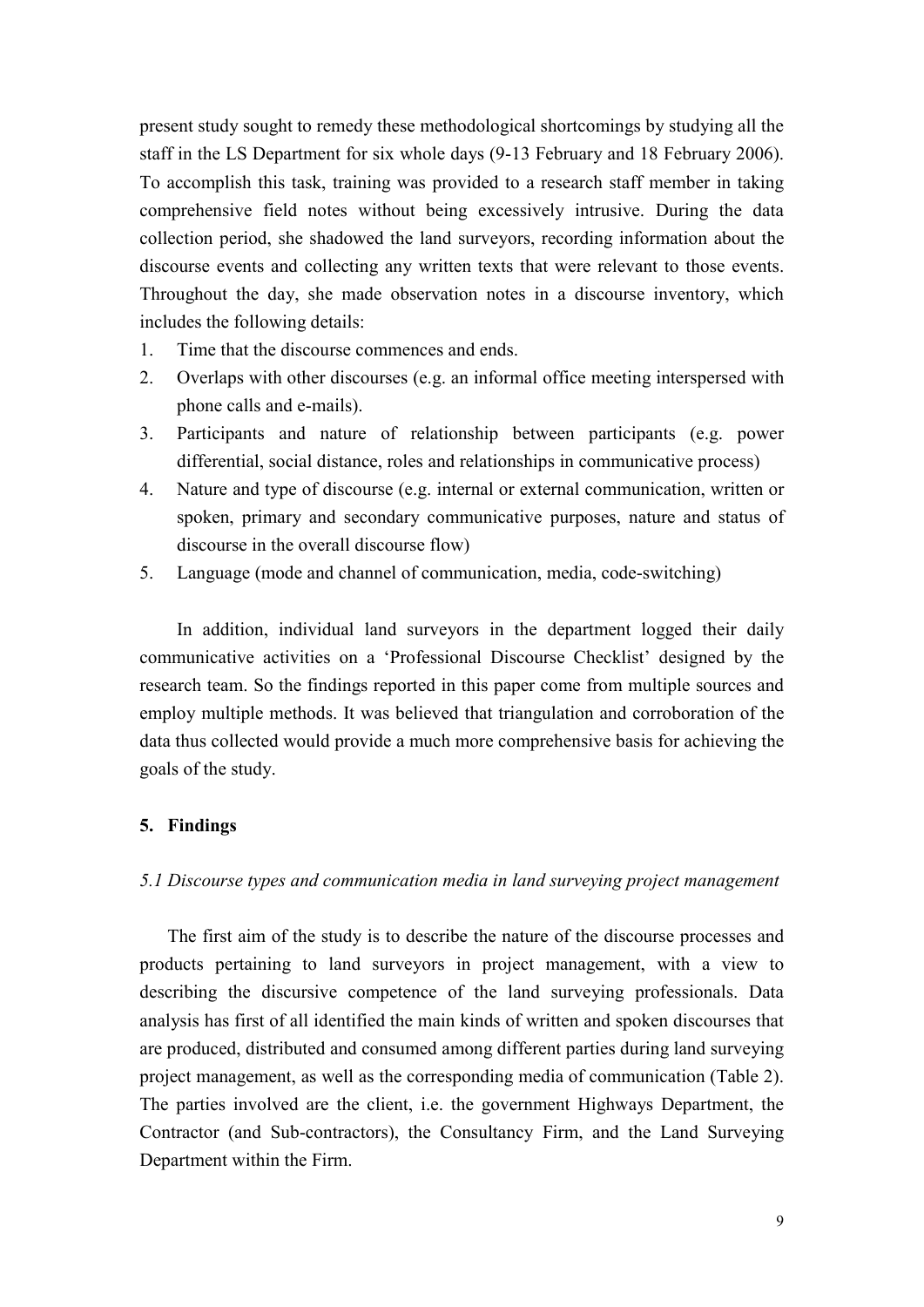#### Table 2

Main discourse types and medium of communication in Land Surveying Department

| Written discourse                       | Medium of communication                       |
|-----------------------------------------|-----------------------------------------------|
| Design Plan                             | Linguistic text in English, with maps,        |
|                                         | graphs and diagrams                           |
| Tender invitations and proposals        | English                                       |
| <b>Business letters</b>                 | English                                       |
| External and internal e-mails           | English                                       |
| Project Works                           | Linguistic text in English, with maps,        |
|                                         | graphs and diagrams                           |
| Phase Division of Project Works         | Linguistic text in English, with maps,        |
|                                         | graphs and diagrams                           |
| Pro-forma: 'Request for Inspection' and | English                                       |
| 'Request for Information'               |                                               |
| <b>Contractor Submission Report</b>     | English                                       |
| Spoken discourse                        | Medium of communication                       |
| Formal and informal meetings            | Informal meetings are primarily in            |
|                                         | Cantonese, and are in English                 |
|                                         | with English-speaking land                    |
|                                         | surveyors working for the                     |
|                                         | contractor                                    |
|                                         | Most formal meetings attended by<br>$\bullet$ |
|                                         | RLS, and sometimes by SSOs,                   |
|                                         | with government and contractors               |
|                                         | are conducted in English                      |
| Phone calls                             | Cantonese                                     |
| Site visits and inspections             | Cantonese                                     |

 Table 2 shows that written discourses are much more varied and, without exception, in English. There are two categories of written discourses: specialized and generic. Specialised written discourses include Design Plan, Tender Invitations and Proposals, Project Works, Phase Division of Project Works, Request for Inspection Pro-forma, Request for Information Pro-forma, and Contractor Submission Report. Generic written discourses are business letters, internal and external e-mails, those which can be found in different workplace communication situations. Generic spoken discourses are formal and informal meetings and phone calls, and these are mainly conducted in Cantonese. External meetings are conducted in English only when English-speaking land surveyors working for the Contractor are involved. Specialised spoken discourses are found during visits and inspections of works sites. They are conducted in Cantonese most of the time, and rarely in English only when the site workers are non-Cantonese speaking Asians.

 The finding that in business and professional communication in Hong Kong, as in the case of project management in the LS Department, a specific chain of discourse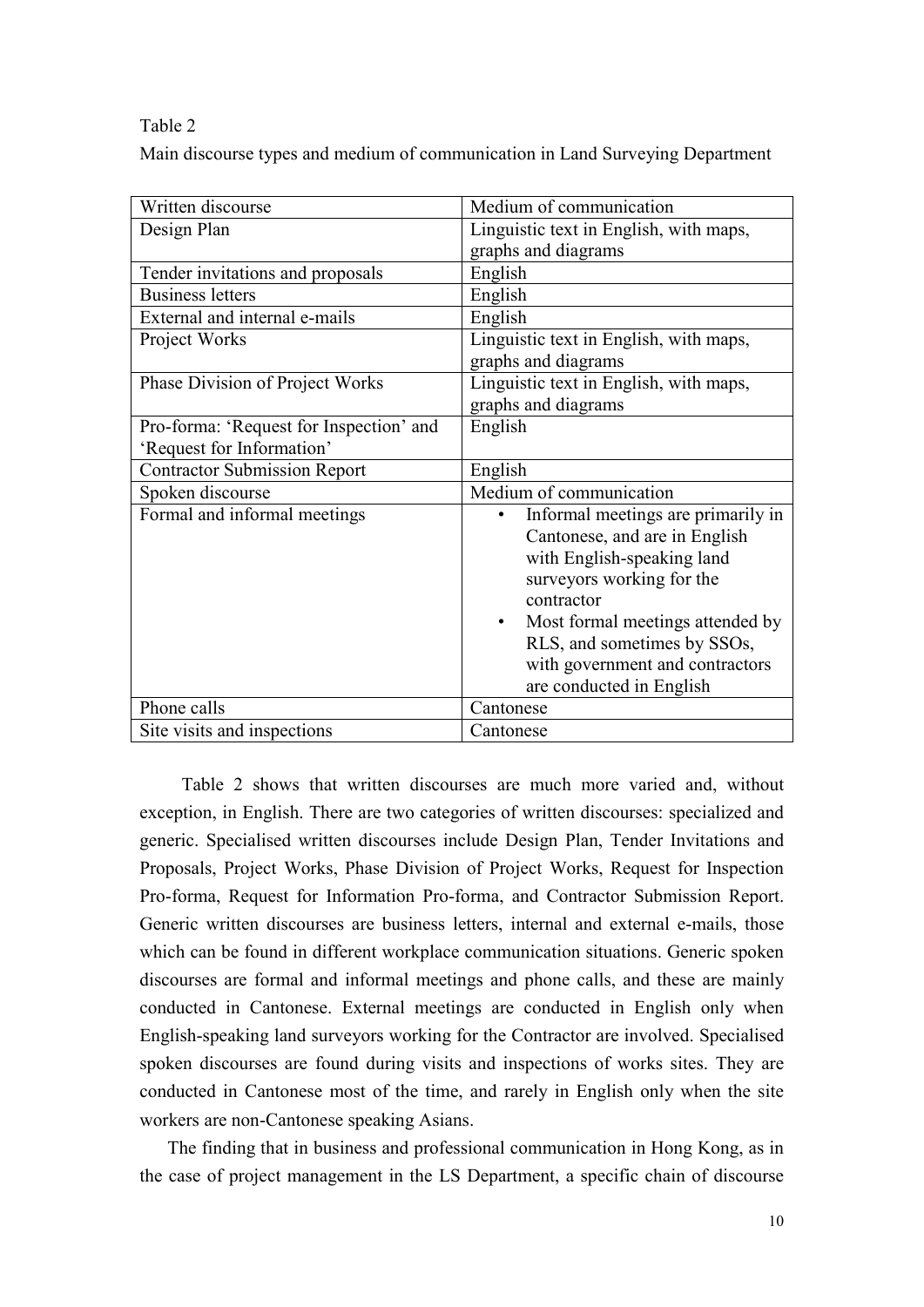events usually involves the use of different languages is not at all surprising. An example was provided by one of the SSOs. When the external Contractor phones up the SSO to seek clarification about some project details, the interaction is primarily in Cantonese, with English used for making intertextual reference to related texts and technical terms (a similar discussion on written discourses will be given later in the paper). The phone discussion will result in the SSO making a formal written record of the telephone discourse in English to present to the engineer in another department in the Consultancy Firm. The engineer will then provide the answer and ask the SSO to write a formal reply in English to the Contractor. The findings are similar to those of Evans and Green (2003) who find that in post-1997 Hong Kong, Chinese professionals in the fields of Engineering, Construction/Real Estate and Manufacturing have a greater need to communicate in English for various purposes than their counterparts in Business Services and Community/Social Services. Evans and Green (2003) find that the professionals write and read emails, faxes, memos and letters in English, and they also find that spoken English plays a more limited (though not unimportant) role in the professional workplace in Hong Kong.

# *5.2 Discourse processes and products in land surveying project management*

 Table 3 and Table 4 show external and internal communication, as well as the direction of communication within the organizational structure, i.e. upward and downward. It can be seen in Table 3 that external communication primarily involves communicating with the Contractor. At different levels, written discourses take the form of letters between Consultancy Firm and Contractor, Project Works (text, maps, graphs, diagrams) and e-mails between the Resident Land Surveyor and the Contractor, Phase Division of Project Works and e-mails between Senior Surveying Officer and the Contractor, and pro-formas and e-mails between Surveying Officer and the Contractor. According to the professionals, written discourses for external communication are primarily e-mails to the Contractor and Sub-contractors. Frequent communication with the Contractor is primarily by means of two standard pro-formas, namely 'Request for Inspection' and 'Request for Information'. These forms will be analysed later, particularly in terms of intertextuality. With respect to spoken discourses, they are meetings but occur infrequently.

Table 3

Discourse processes and products among parties in external communication

| Parties involved in external | External discourse products between       |
|------------------------------|-------------------------------------------|
| communication                | different parties and Contractor and Sub- |
|                              | contractors                               |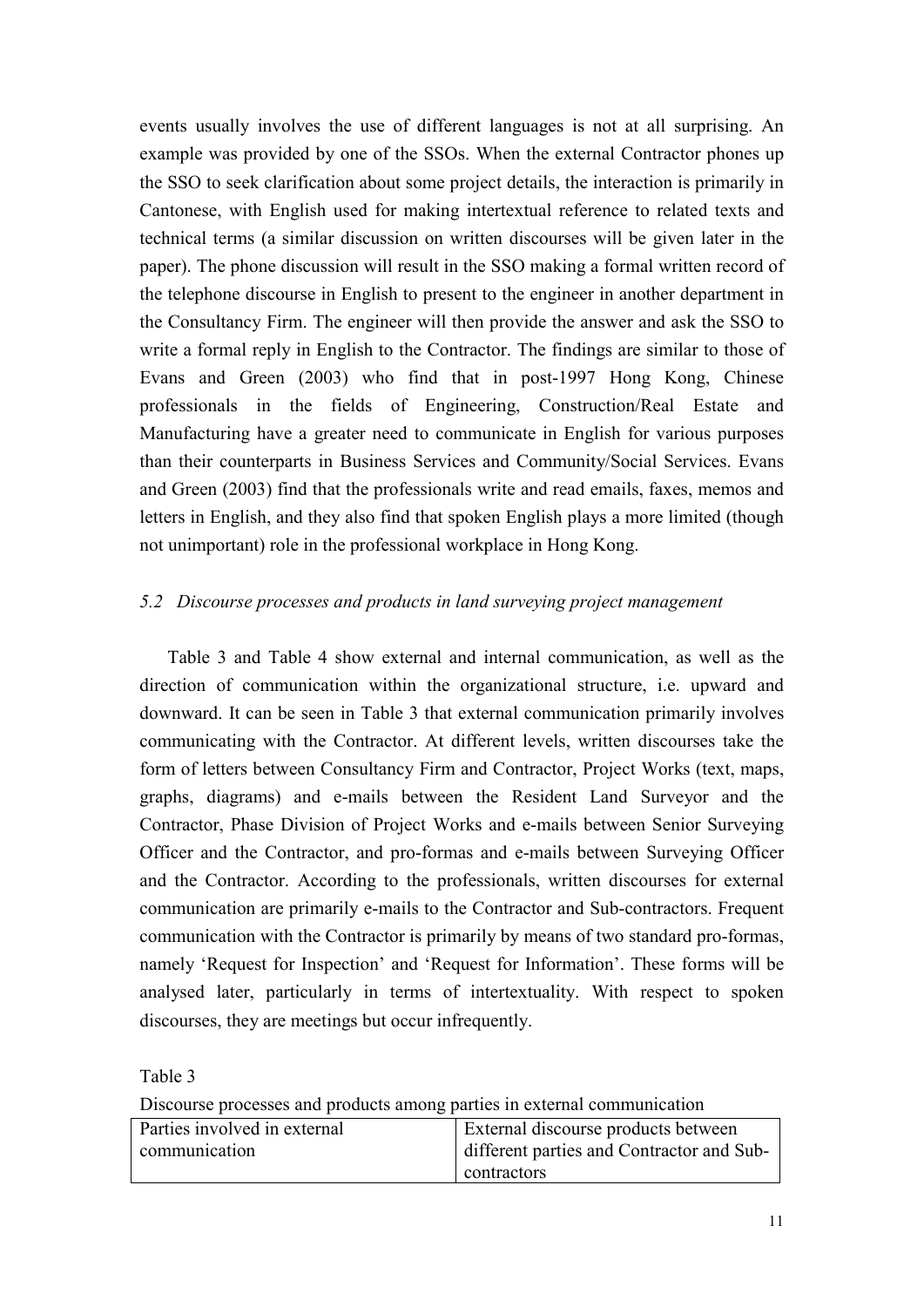| Client (Highways Department, Hong     | Contracts                               |
|---------------------------------------|-----------------------------------------|
| Kong Government SAR)                  |                                         |
| The Consultancy Firm                  | Letters                                 |
| Resident Land Surveyor in LS          | Meetings, e-mails, Project Works (text, |
| Department of Consultancy Firm        | maps, graphs, diagrams)                 |
| Senior Surveying Officer in LS        | Meetings, e-mails, Phase Division of    |
| Department of Consultancy Firm        | Project Works                           |
| Surveying Officer in LS Department of | 'Request for Inspection' Pro-forma,     |
| <b>Consultancy Firm</b>               | 'Request for Information' Pro-forma,    |
|                                       | Phase Division of Project Works,        |
|                                       | meetings, e-mails                       |

 Table 4 summarises internal discourse processes and products in the Consultancy Firm, particularly within the Land Surveying (LS) Department. With respect to written discourses, internal communication primarily takes the form of reading e-mails regarding work implementation copied in by the engineers, and writing and reading e-mails within and outside of the LS Department. Communication by e-mails is reported to be the most prevalent means of internal communication.

Table 4

| Discourse processes and products among parties in internal communication |  |  |  |  |
|--------------------------------------------------------------------------|--|--|--|--|
|                                                                          |  |  |  |  |
|                                                                          |  |  |  |  |

| Parties involved in | Upward communication           | Downward communication         |
|---------------------|--------------------------------|--------------------------------|
| internal            |                                |                                |
| communication       |                                |                                |
|                     |                                |                                |
| The Consultancy     | Meetings (including)           | Meetings (including)           |
| Firm                | telephone meetings), e-mails,  | telephone meetings), e-mails,  |
|                     | Project Works (text, maps,     | Project Works (text, maps,     |
|                     | graphs, diagrams)              | graphs, diagrams)              |
| Resident Land       | E-mails, Phase Division of     | Project Works (text, maps,     |
| Surveyor            | Project Works (text, maps,     | graphs, diagrams), Phase       |
|                     | graphs, diagrams)              | Division of Project Works      |
|                     |                                | (text, maps, graphs, diagrams) |
| Senior Surveying    | E-mails, meetings, Phase       | Meetings, e-mails, Phase       |
| Officer             | Division of Project Works      | Division of Project Works      |
|                     | (text, maps, graphs, diagrams) | (text, maps, graphs, diagrams) |
| Surveying Officer   |                                | 'Request for Inspection        |
|                     |                                | Form', 'Request for            |
|                     |                                | Information Form', e-mails     |

# *5.3 Intertextuality*

 Figure 1 is a simplified version of the complexity of intertextuality pertaining to both external and internal discourse processes and products of project management in land surveying. One of the first discourses is Project Works drawn up by the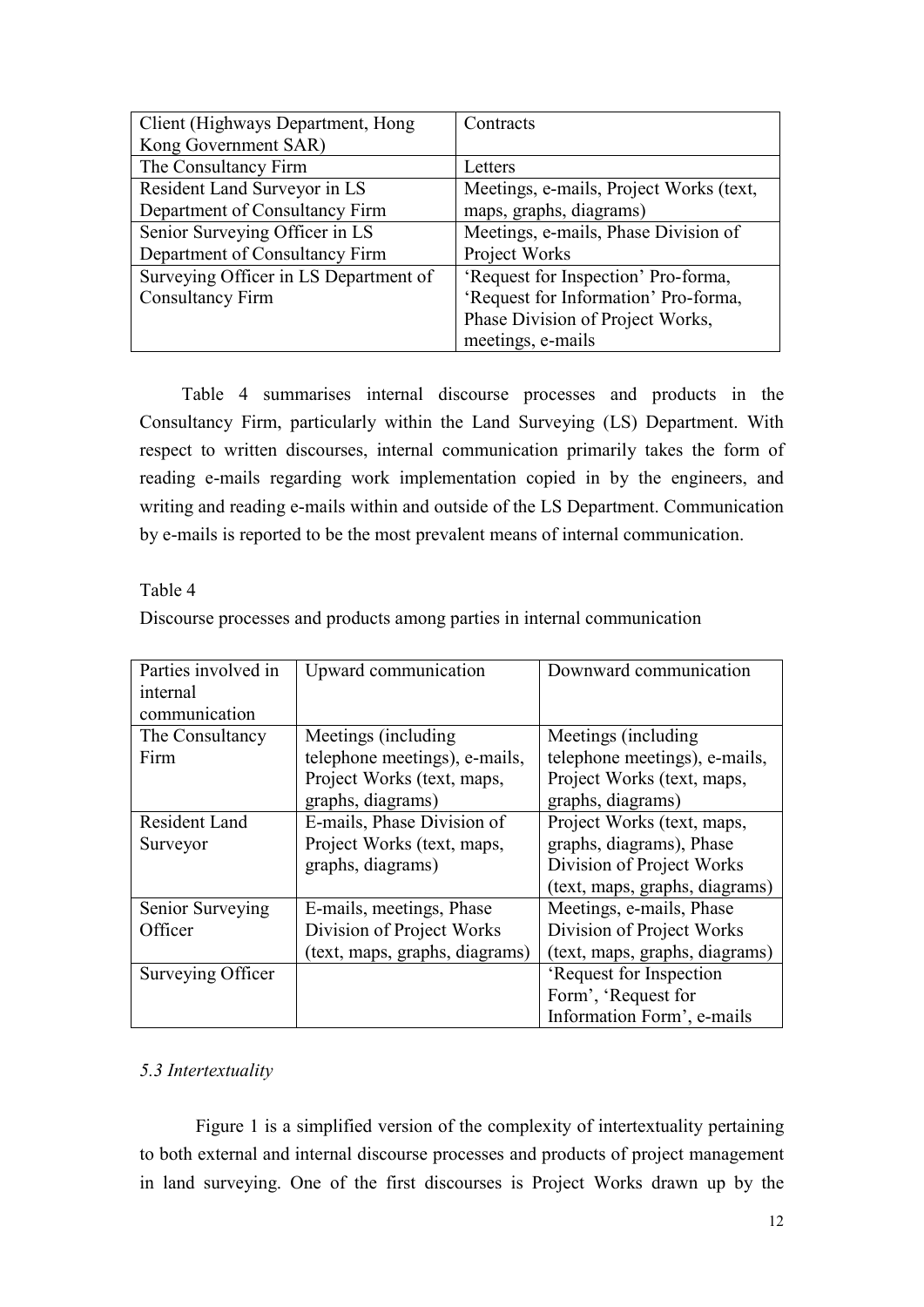Highways Department of the Hong Kong Government SAR, which sends out invitations for tender, resulting in Tender Proposals offering Contracts and Subcontracts. After that, there will be meetings between the Highways Department, the Consultancy Firm (which provides consultancy to the Project), and the Contractor and Sub-contractors. The meetings generate such texts as minutes or notes. Further meetings will be required for different phases of the project, and the project implementation requires site inspection and reporting of project progress, which produce various kinds of texts.

#### Figure 1

Intertextuality in discourse flow of land surveying project management

The 'Request for Information'<sup>1</sup> Pro-forma (RFI) will be examined to illustrate intertextuality in civil engineering land surveying. A sample of RFI can be found in Figure 2. For ease of discussion, the lines in the text are numbered. When the engineer in the Consultancy Firm receives an RFI from the Contractor (or the Sub-contractors), he or she will pass it to the RLS if the request is relevant to land surveying. The RLS then forwards it to the SSO and SO concerned. The RFI consists of two parts: Query and Response to the Query. The sample in Figure 2 shows that the RFI is enclosed with a data sheet and diagrams, containing data collected from the construction field and the original design by the engineers, for comparison purposes. The discourse is therefore multimodal, whereby the written texts (request and response to it) are substantiated by data and diagrams. The Query section contains 121 words and the Response section 28 words.

Figure 2 'Request for Information' Pro-forma (RFI #3)

 With respect to generic intertextuality, the RFI is itself a template. Despite the different nature and specifics of individual requests, the party who queries and the party who responds are found to draw on previous RFI texts to produce an RFI in response to similar situations. Similarities are observed not only in the design layout of the RFI Pro-forma, but also in the linguistic features. For instance, there is heavy use of the hedged imperative 'Please advise', 'Please review and advise', 'Please be reminded', 'Please be informed'; expressions connecting previous and current texts

<sup>&</sup>lt;sup>1</sup> The main text is reproduced without any attempt to change the wording of it.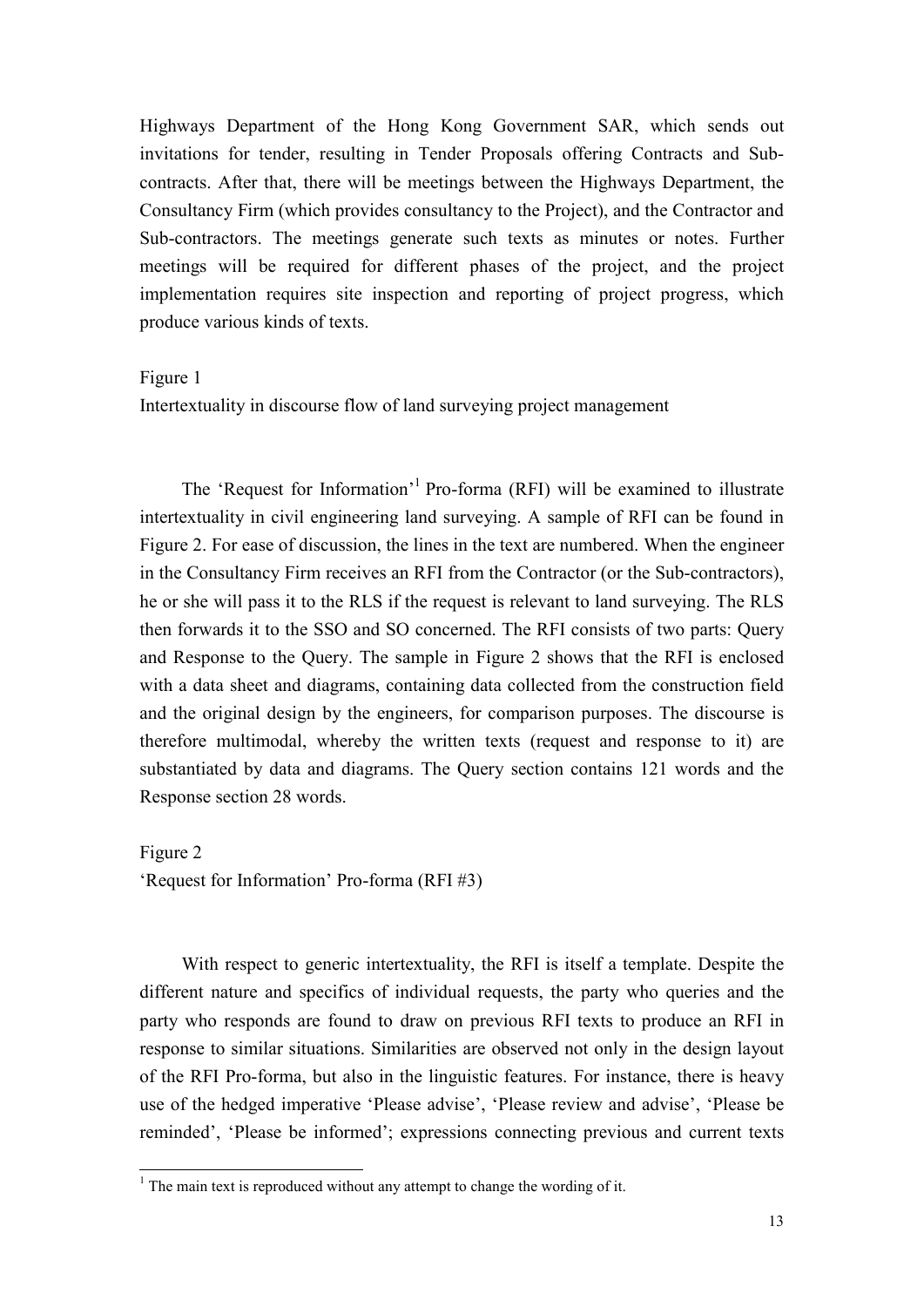"In according (sic.) with', 'Referring to', 'Further to'; the use of modal verbs 'should' and 'will'. There is also heavy use of passive voice in both Query and Response, for example,

- (1) *it was found that the specified location of exit signage is in conflict with the details of revised sliding door at cross-passage chainage x+xxx of xxxx.* (RFI #1: Query)
- (2) *the cross fall of the footpath should be maintained at 3% unless otherwise stated.* (RFI #2: Query)
- (3) *the existing footpath in question is to be retained.* (RFI #2: Query)
- (4) *Please advice whether transition zone is provided …* (RFI #2: Query)
- (5) *the sliding door shall be installed behind the VE cladding.* (RFI #1: Response)
- (6) *the Contractor is required to revise the VE cladding* (RFI #1: Response)
- (7) *the whole length of the footpath will be retained as per drawing no. xxxxx/xxxx.* (RFI #2: Response)
- (8) *The 3% cross fall … should be ignored.* (RFI #2: Response)
- (9) *No transition zone is required.* (RFI #2: Response)
- (10) *However, the small section of reconstructed footpath at the junction of … should be constructed to match the proposed kerbline and the retained footpath*. (RFI #2: Response)

Another common feature in RFI is the use of lengthy nominal groups. Two examples are:

- (11) *… the Site Sketch No.xx/xxxxxxx issued under Variation Order xxx regarding the revised location of the exit signage and the subsequent Site Sketch No.xx/xxxxxxx issued under Variation Order xxx regarding the revised fire door arrangements* (RFI #1: Query)
- (12) *In accordance with the sectional plan of cross passage at xxx+xxx of xxxx as shown in sketch No. xx/xxxxxxx issued under V.O. No. xxx* (RFI #1: Response)

 Table 5 below lists the referential intertextual links (Devitt, 1991) found in the sample RFI. A large number of connections are made to previous texts, text found in the RFI itself, and enclosed diagrams.

# Table 5

Analysis of intertextuality in 'Request for Information' Pro-forma in Figure 2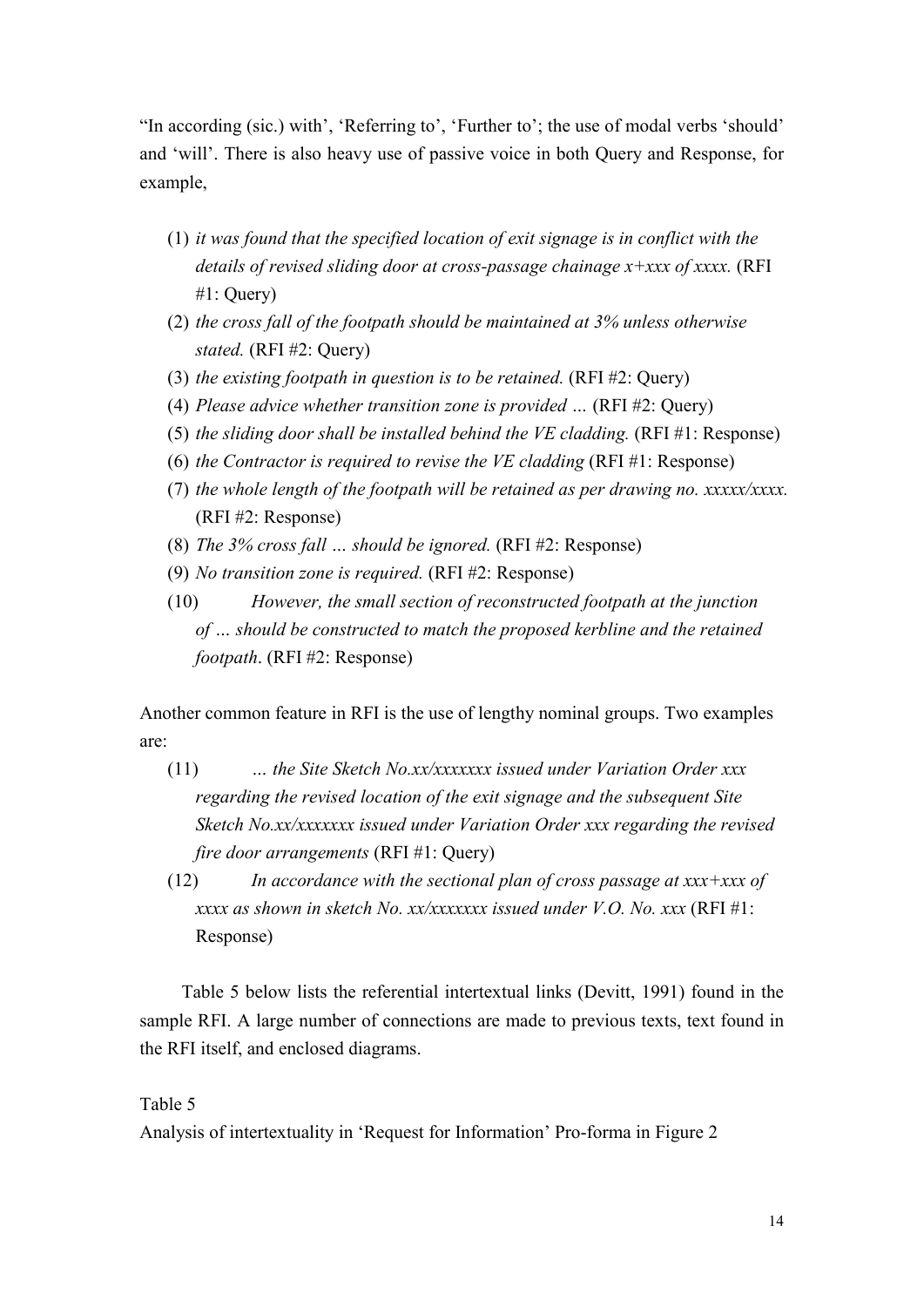| Intertextual link with preceding texts | Intertextual link with enclosed texts                   |
|----------------------------------------|---------------------------------------------------------|
| your response to our previous RFI No.  | U-channel along xxx Retaining Wall (line                |
| $xxxx$ (line 5)                        | 2)                                                      |
| our previous RFI No. xxxx (line 5)     | the finishing ground level for the front                |
|                                        | and $xxx$ $xx$ Road $ xxx$ $xx$ $x$ side of $xxx$       |
|                                        | Retaining Wall (lines 5-7)                              |
| the above information (line 9)         | the Contract Drawings No.                               |
|                                        | $\overline{\text{XXX}}$ xxxxxxxx and xxxxx i.e. +6.3mPD |
|                                        | $(lines 7-8)$                                           |
| your previous response. (lines 13-14)  | the proposed slope profile from the end                 |
|                                        | of xxx Retaining Wall at xxx xx Road –                  |
|                                        | $xxxx$ xxx side (lines 9-10)                            |
|                                        | the proposed U-channel along the toe                    |
|                                        | slope (lines $11-12$ )                                  |
|                                        | For your easy reference, sections of the                |
|                                        | slope is attached (lines $11-12$ )                      |
|                                        | The u-channel along the xxx xx Road side                |
|                                        | of the xxx retaining wall (line 16)                     |
|                                        | <i>the attached Sketch No. xx/xxxxxxx</i> (line         |
|                                        | 17)                                                     |

 The findings are most interesting and informative. The analysis shows that within the short text, there is a heavy use of referential intertextual links with both previously encountered texts and the relevant multimodal Projects Works sketch that is enclosed with the pro-forma. In the 121-word Query, there are four instances of intertextual links with previously encountered texts, one of which refers to internal text 'the above information' (line 9), and six instances of links with the relevant Project Works enclosure. In the 28-word Response, two intertextual links are made with the enclosed sketch, and this implies an intertextual link to the preceding RFI text.

 As discussed above, the RFI is part of a chain of discourse processes and products initiated by the Contractor. The RFI itself requires approval and signature of endorsement by the Resident Land Surveyor before it is acted upon by other parties. In this sense, functional intertextuality is evident in RFI.

#### **6. Professional communication profiles of novice and expert land surveyors**

 The second aim of the study is to determine the professional communication profiles of novice and expert professionals engaged in project management in land surveying. The findings show that individual practitioners in the LS Department of the Consultancy Firm are found to differ in their involvement in discourse processes and products. In the LS Department, all incoming written texts go to the Resident Land Surveyor (RLS), who decides how to circulate them within the Department.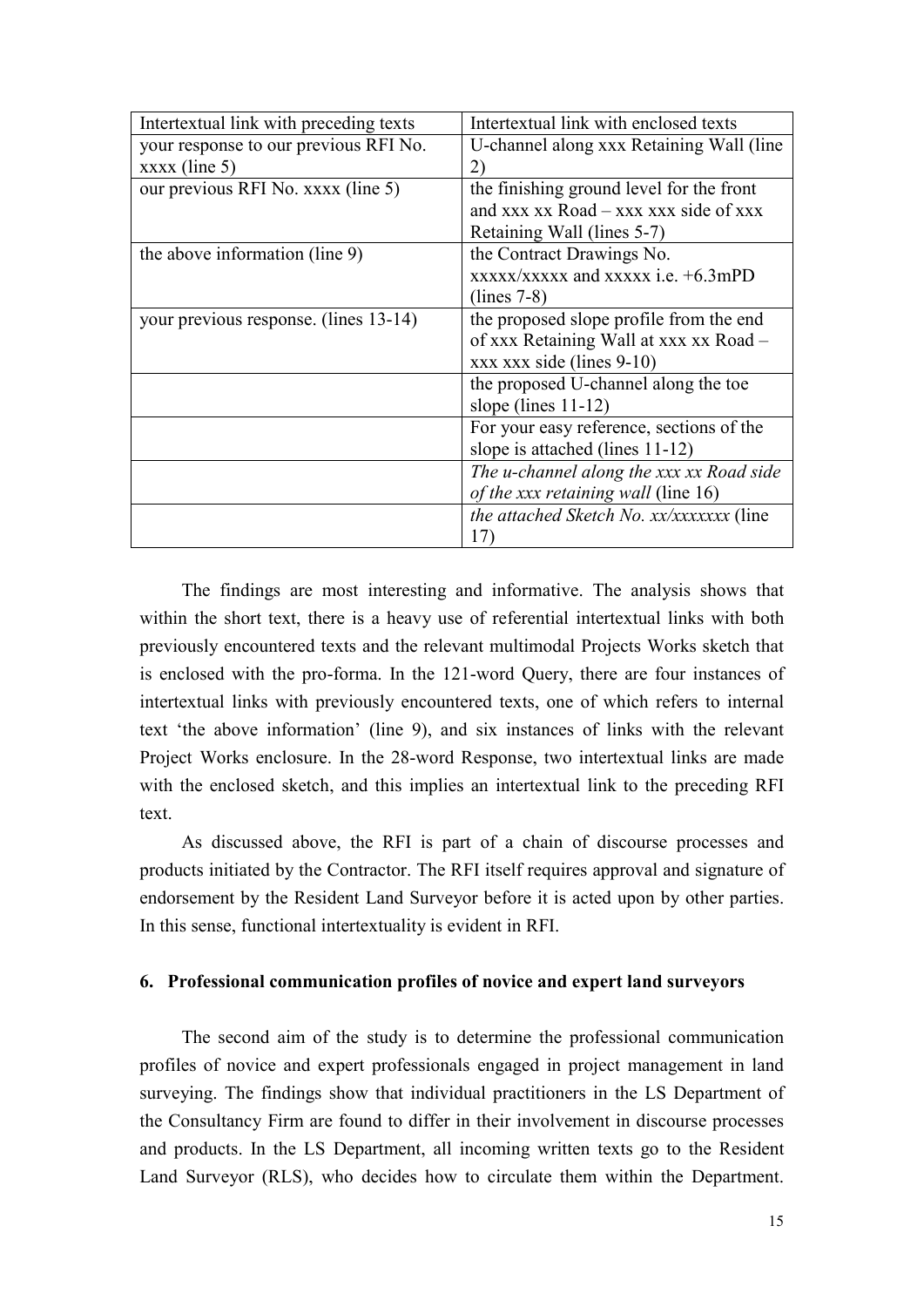Between the Senior Surveying Officers (SSO) and Surveying Officers (SO), the discourse practice needs and patterns are different.

 Among the three SSOs, the distribution of different types of work is 50%-100% office work, 0%-25% field inspection, and 10%-25% field work. Written discourses handled by the SSOs include reading copies of English e-mails sent by engineers in Works and Environment Department and Contractual and Mainline Department of the Hong Kong Government, requesting information about design of roadworks (e.g. design works, design review, etc.), and data or records on road levels, slope, distance, and so on. They also read emails related to personnel matters sent by the Administration Department of the Consultancy Firm. Externally, the SSOs also receive English e-mails and letters from project-related parties, such as the railway company and the Contractor. The communicative purpose of the written discourses with the Contractor, for instance, is mainly to confirm or revise site or roadwork designs. Spoken discourses for the SSOs are primarily face-to-face internal meetings, with infrequent phone calls in Cantonese. Externally, there are occasional meetings with the Contractor when problems arise. During field work, all spoken discourses serve the functions of giving clarification and explanation to engineers regarding land surveying matters, as well as giving instruction and seeking clarification from the Contractor staff and Field Assistants.

 As across the three SOs, the distribution of work is 20%-60% office work and 40%-80% field work. The amount of field work depends on the number of requests made by the Contractor, through submitting the 'Request for Inspection Form'. Spoken discourses mainly take the form of face-to-face meetings conducted in Cantonese, which are held when project-related problems arise. The SO will arrange meetings for the engineers and Contractor, and these meetings may be attended by SSOs and even the RLS. The three SOs very rarely speak in English, except for one of them who communicates with the very small number of English-speaking staff working for the Contractor.

## **7. Conclusion**

 The present study, grounded in the interactive context of a Land Surveying Department in a consultancy firm in Hong Kong, examines the communicative events and discourse products during the six-day period of the study, and how they fit into the respective discourse flow, both internally and externally, that constitutes professional communication of individual land surveyors in the Consultancy Firm. The study has identified different types of written and spoken discourses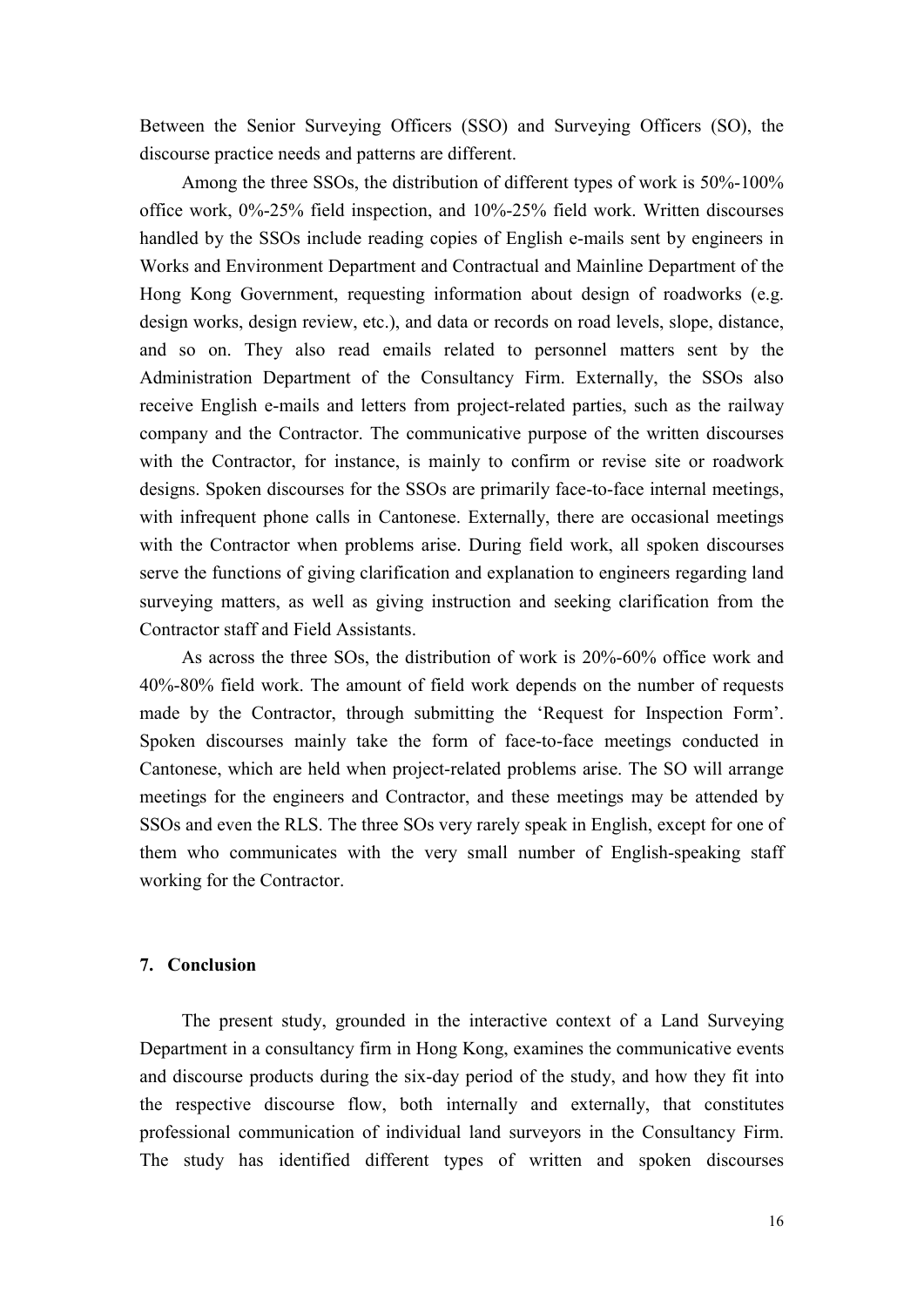characteristic of the professionals in the land surveying field. With respect to languages, the study has shown that written discourses are primarily in English, and spoken discourses in Cantonese. This study therefore demonstrates that land survey professionals engage in a complex web of profession-related discourses worthy of study. Such a study does not only have implications and applications for the profession, but also sheds light on our understanding of professional communication generally.

 The third aim of the study is to explore the implications of the findings for the training of future members of the land surveying profession. The study has shown that land surveyors at all levels of the profession engage in high stakes discourses every single day. The RIF Pro-forma, for instance, one of the staple discourses throughout a land surveying project, can, and not infrequently does, result in legal claims between the parties often over financial matters (i.e. disputes over Variation Orders). The legal status of many of the discourses has implications, especially in terms of intertextuality. For example, multiple parties are copied in; many discourses are referenced (often bar-coded), stamped, and signed by SO, SSO and LS; prior texts, which are often multimodal in nature, are constantly referred to in the discourse flow; and finally, the ongoing revision of the Project Works generates wave after wave of new design sketches and accompanying discourses which are then referred to alongside the original versions.

 Novice land surveyors need to acquire a number of profession-specific discourse skills that this study has identified through examining some profession-specific texts. On top of the knowledge of the communicative intent and the associated structure and language of generic and specific discourses, the skills include the ability to refer to and accurately reference prior discourses; the ability to summarise prior discourses and then succinctly revise specific aspects of them; a heightened awareness of all of the parties involved in a particular discourse flow; and a mastery of multimodal texts and communication.

 From the researchers' perspective, there exist a few needs. First of all, there is the need to capture all the discourses in the discourse flow in order to fully analyse each one and how they all fit together. The second need is to elicit different parties', or stakeholders', input to fully understand the discourses and their inter-relationships. The third need is to study the ways in which language use evolves within the discourse flow.

 Research studies in recent years into professional communication and professional discourses around the world are unique in their goals and nature; their range of theories and approaches that underpin the methodologies adopted; the various linguistic, paralinguistic, pragmatic, and communicative features examined;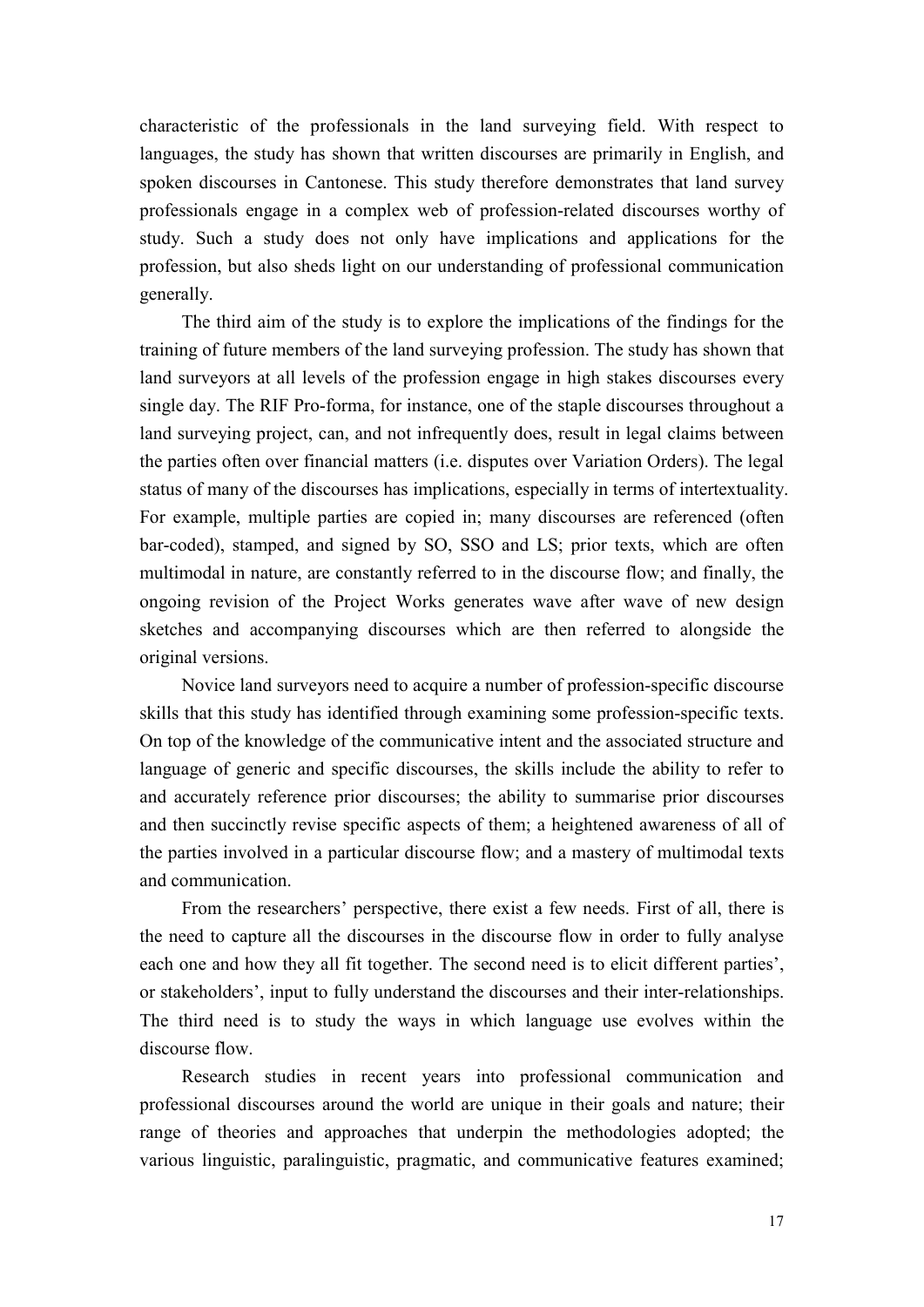the range of disciplinary perspectives taken; and the array of authentic business sites in which these studies are situated. In different admirable ways, those studies have made useful contributions to this field of research through their research results and recommendations. Various interest groups and stakeholders, including governments, business people, business organisations, English for Specific Purposes (ESP) and Languages for Specific Purposes (LSP) specialists, researchers, and learners, stand to benefit from these studies. Many studies, as can well be understood, have identified and studied a feature or phenomenon, be it register, genres, turn-taking, rhetorical style, discoursal structure, lexico-grammar, communication strategies, communicative competencies, politeness, or the description of a variety of professional English, and produced credible and informative results. Nonetheless, many of these studies beg the question: Would the contribution to knowledge and the impact on the business world have been much greater if these studies of business discourse had been broader in scope and much more comprehensive, incorporating as many methodological approaches and examining as many features and phenomena as possible?

This paper has suggested an answer to the question. It has described and illustrated the first stage of one of such studies which has been evolved from systematically designed and developed, mutually-benefiting, and long-term collaborative projects between academics and researchers in the universities and practitioners in the real professional world. Developed from the review of the current state of affairs, supported with the illustrative case study of land surveying project management, the paper has suggested ideas for a collaborative research agenda which will further our understanding of professional communication and have real world applications in the Hong Kong professional context and beyond.

## **Acknowledgements**

The work described in this paper was substantially supported by a grant from the Research Grants Council of the Hong Kong Special Administration Region (Project No. G-YE26).

### **References**

- Bargiela-Chiappini, F. (Ed.) (2006). *Asian business discourse(s) Part II. Special Issue of Journal of Asian Pacific Communication*, 16(1). Amsterdam: John Benjamins.
- Bargiela-Chiappini, F. & Gotti, M.. (Eds.) (2005). *Asian business discourse(s)*. Bern: Peter Lang.
- Bargiela-Chiappini, F. & Nickerson, C. (Eds.) (1999). *Writing business: genres, media and discourses.* New York: Longman.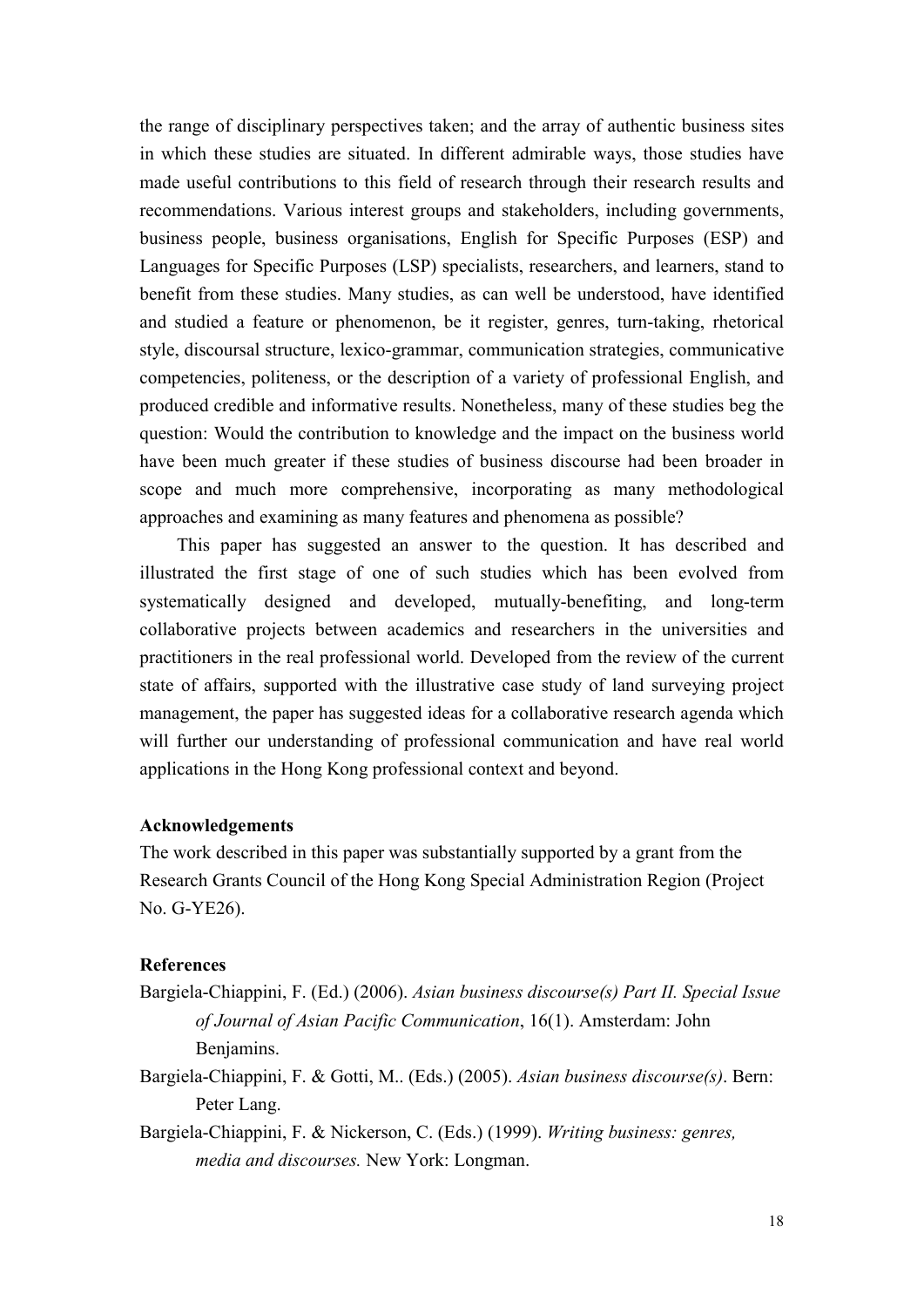Barton, D., & Hamilton, M. (1998). *Local literacies*. London: Routledge.

Bhatia, V.K. (2004). *Worlds of written discourse*. London and New York: Continuum.

- Bhatia, V. K. (2005). Specificity and generality in legislative expression: two sides of the coin. In V. K. Bhatia , M. Gotti, & J. Engberg (Eds.), *Vagueness in normative texts*, (pp. 337-356). Bern: Peter Lang.
- Bhatia, V. K. & Candlin, C. N. (2003) Analysing arbitration laws across legal systems. *Hermes,* 32: 13-43.
- Bhatia, V. K., Candlin, C. N., Engberg, J., & Trosborg, A. (Eds.) (2003a). *Multilingual and multicultural contexts of legislation: an international perspective*. Bern: Peter Lang.
- Bhatia, V. K., Candlin, C. N. & Gotti, M. (Eds.) (2003b). *Arbitration in Europe: legal discourse in a multilingual and multicultural context*. Bern: Peter Lang.
- Bhatia, V. K., Langton, N. M., & Lung, J. W. Y. (2004). Legal discourse: opportunities and threats for corpus linguistics. In U. Connor & T. Upton (Eds.), *Discourse in the professions: perspective from corpus linguistics*, (pp. 203-234). Netherlands: John Benjamins.
- Candlin, C. N. (2001). Medical discourse as professional and institutional action: challenges to teaching and researching languages for special purposes. In M. Bax & J-W Zwart (Eds.), *Essays in language, language education and the history of linguistics in honour of Arthur van Essen*, (pp. 185-207). Berlin: Mouton de Gruyter.
- Candlin, C. N. (Ed.), (2002). *Research and practice in professional discourse*. Hong Kong: City University of Hong Kong.
- Candlin, C. N. & Candlin, S. (2003). Healthcare communication as a problematic site for applied linguistic research. *Annual Review of Applied Linguistics*, 23: 134-53.
- Capucho, F. & Oliveira, A. M. (2005). Eu & I: On the notion of intercomprehension. In Martins, A. (ed.) *Building bridges: EU&I. European awareness and intercomprehension,* (pp. 11-18). Viseu: Universidade Cato´ lica Portuguesa, Centro Regional das Beiras.
- Cheng, W. (2004).  $\pi$   $\rightarrow$  did you TOOK  $\pi$   $\rightarrow$  from the miniBAR  $\pi$ : what is the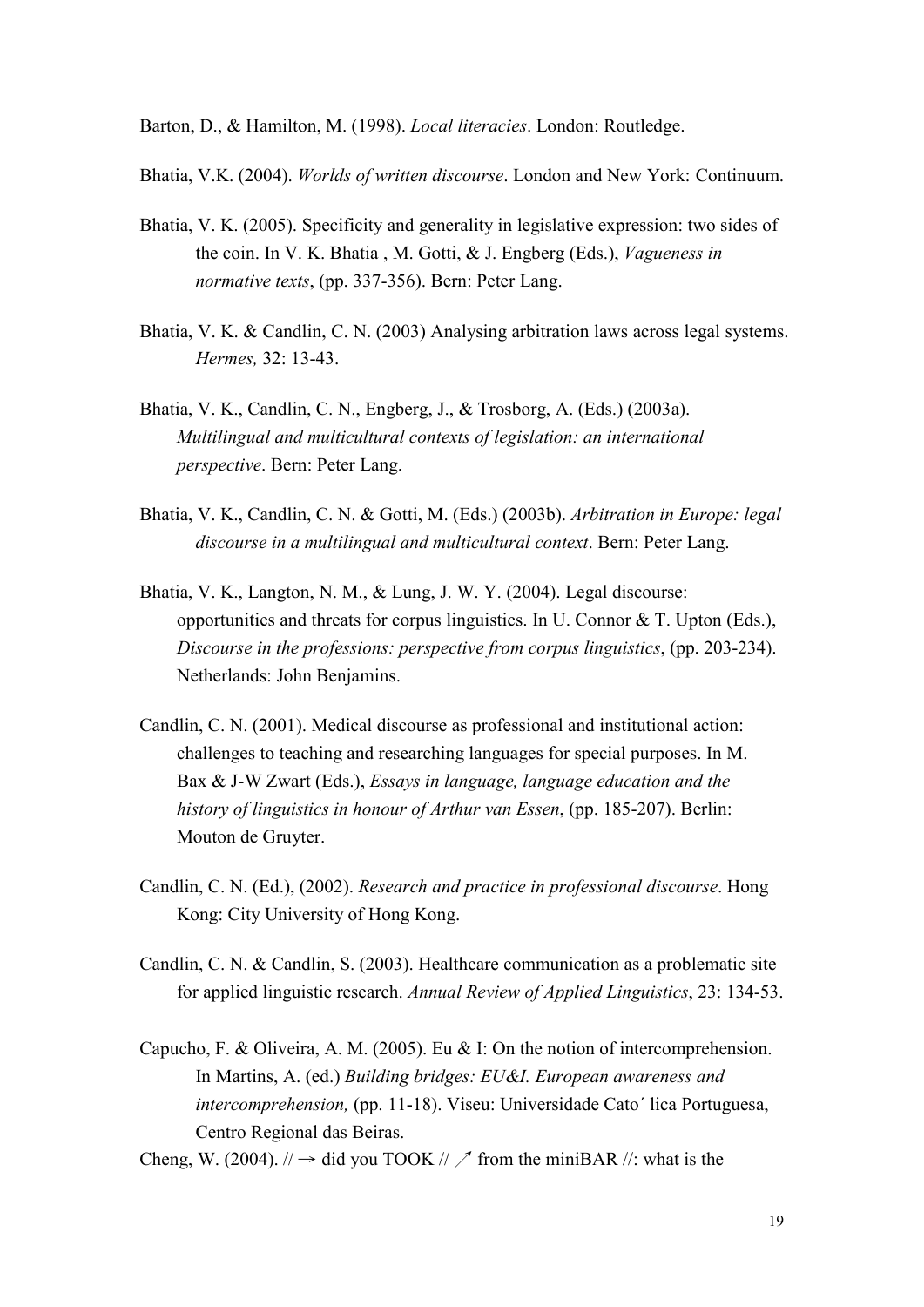practical relevance of a corpus-driven language study to practitioners in Hong Kong's hotel industry? In U. Connor & T.A. Upton (Eds.), *Discourse in the professions*, (pp. 141-166). Amsterdam: John Benjamins.

- Cheng, W. (2006). Describing the extended meanings of lexical cohesion in a corpus of SARS spoken discourse. In J. Flowerdew & M. Mahlberg (Eds.), *Special Issue of International Journal of Corpus Linguistics: Corpus Linguistics and Lexical Cohesion*, 11(3): 189-208.
- Chew, Kheng-Suan. (2005). An investigation of the English language skills used by new entrants in banks in Hong Kong. *English for Specific Purposes*, 4(4): 423- 435.
- Clark, R., & Ivanic, R. (1997). *The politics of writing*. London and New York: Routledge.
- Connor, U., & Schumacher, S. (1998). Mapping discourse for management: data from the US pilot projects. Paper given at the Discourse of the Business Workplace Colloquium. AAAL 98 Conference, Seattle, USA.
- Connor, U., & Upton, T.A. (Eds.) (2004). *Discourse in the professions*. Amsterdam: John Benjamins.
- de Beaugrande, R., & Dressler, W. (1981). *Introduction to text linguistics.* London and New York: Longman.
- Devitt, A. J. (1991). Intertextuality in tax accounting: Generic, referential, and functional. In C. Bazerman & J. Paradis (Eds.), *Textual dynamics of the professions: historical and contemporary studies of writing in professional settings*, (pp. 336-357). Madison: University of Wisconsin Press.
- Dixon, P., & Bortolussi, M. (2001). Text is not communication: A challenge to a common assumption. *Discourse Processes*, 31(1): 1-25.
- Evans, S., & Green, C. (2003). The use of English by Chinese professionals in post- 1997 Hong Kong. *Journal of Multilingual and Multicultural Development*, 24(5): 386-412.
- Fairclough, N. (1992). *Discourse and social change*. Cambridge: Polity Press.
- Flowerdew, J. & Wan, A. (2006). Genre analysis of tax computation letters: how and why tax accountants write the way they do. *English for Specific Purposes, 25,*  133-153.
- Geluykens, R. (2003). *From discourse process to grammatical construction: on left-dislocation in English*. Amsterdam: John Benjamins.
- Gimenez, J. (2000). Business e-mail communication: some emerging tendencies in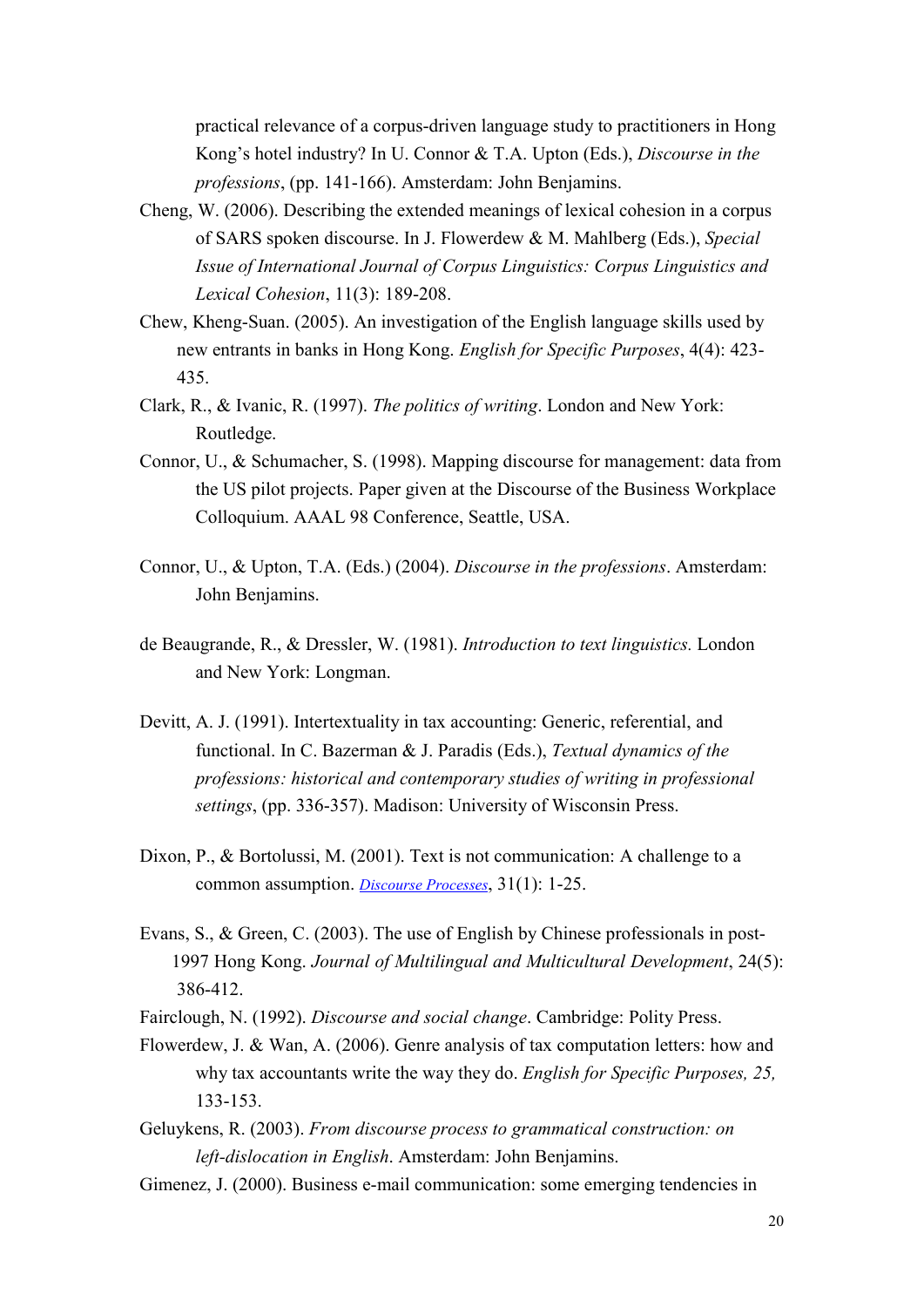register. *English for Specific Purposes*, 19: 237-251.

- Gumperz J., Jupp, T.C., & Roberts, C. (1979). *Crosstalk: a study of cross-cultural communication*. Southall: National Center for Industrial Language Training.
- Gunnarsson, B-L. (1997). The writing process from a sociolinguistic viewpoint. *Written Communication*, 14(2): 139-188.
- Gunnarsson, B-L. (1998). Discourse, organisations and national cultures. Paper given at the Discourse of the Business Workplace Colloquium. AAAL 98 Conference, Seattle, USA.
- Gunnarsson, B.-L. (2000). Discourse, organizations and national cultures*. Discourse Studies*, 2(1): 5-34.
- Gunnarsson, B.-L. (2004). Orders and disorders of enterprise discourse. In C. Gouveia, C. Silvestre & L. Azuaga (Eds.), *Discourse, communication and the enterprise: linguistic perspectives*, (pp. 17-39). Lissabon: University of Lisbon Centre for English Studies.
- Gunnarsson, B.-L. (2005). The organization of enterprise discourse. In A. Trosborg & P.E. F. Jørgensen (Eds.), *Business discourse: texts and contexts*, (pp. 83-109). Bern: Peter Lang.
- Hall, C., Slembrouck, S., & Sarangi, S. (2006). *Language practice in social work: categorisation and accountability in child welfare*. London: Routledge.
- Halliday, M., & Hasan, R. (1989). *Language, context, and text: aspects of language in a social-semiotic perspective.* Oxford: Oxford University Press.
- Holmes, J. (2005). Relational and transnational functions of workplace discourse: a sociopragmative perspective. In B.-L. Gunnarsson (Ed.), *Communication in the workplace*, (pp. 7-27). Uppsala: Uppsala University.
- The Hong Kong Institute of Surveyors. http://www.hkis.org.hk/hkis/html\_lsd/specialization.jsp?areaID=1. Retrieved on 24 April 2007.
- Hong Kong Trade Development Council, 2007. http://www.tdctrade.com/. Retrieved on 26 April 2007.
- Johansson, C. (1997). *Kommunikation i ett företag. Två dagar hos en avdelningschef*  [*Communication in a company: two days with a middle manager*]. Uppsala: Uppsala University.
- Kankaanranta, A. (2005a). English as a corporate language: company-internal e-mail messages written by Finns and Swedes. In B.-L. Gunnarsson (Ed.), *Communication in the workplace* (pp. 42-59). Uppsala: Uppsala University.
- Kankaanranta, A. (2005b). "*Hej Seppo, could you pls comment on this!": internal email communication in lingua franca English in a multinational company*. University of Jyväskylä: Centre for Applied Language Studies.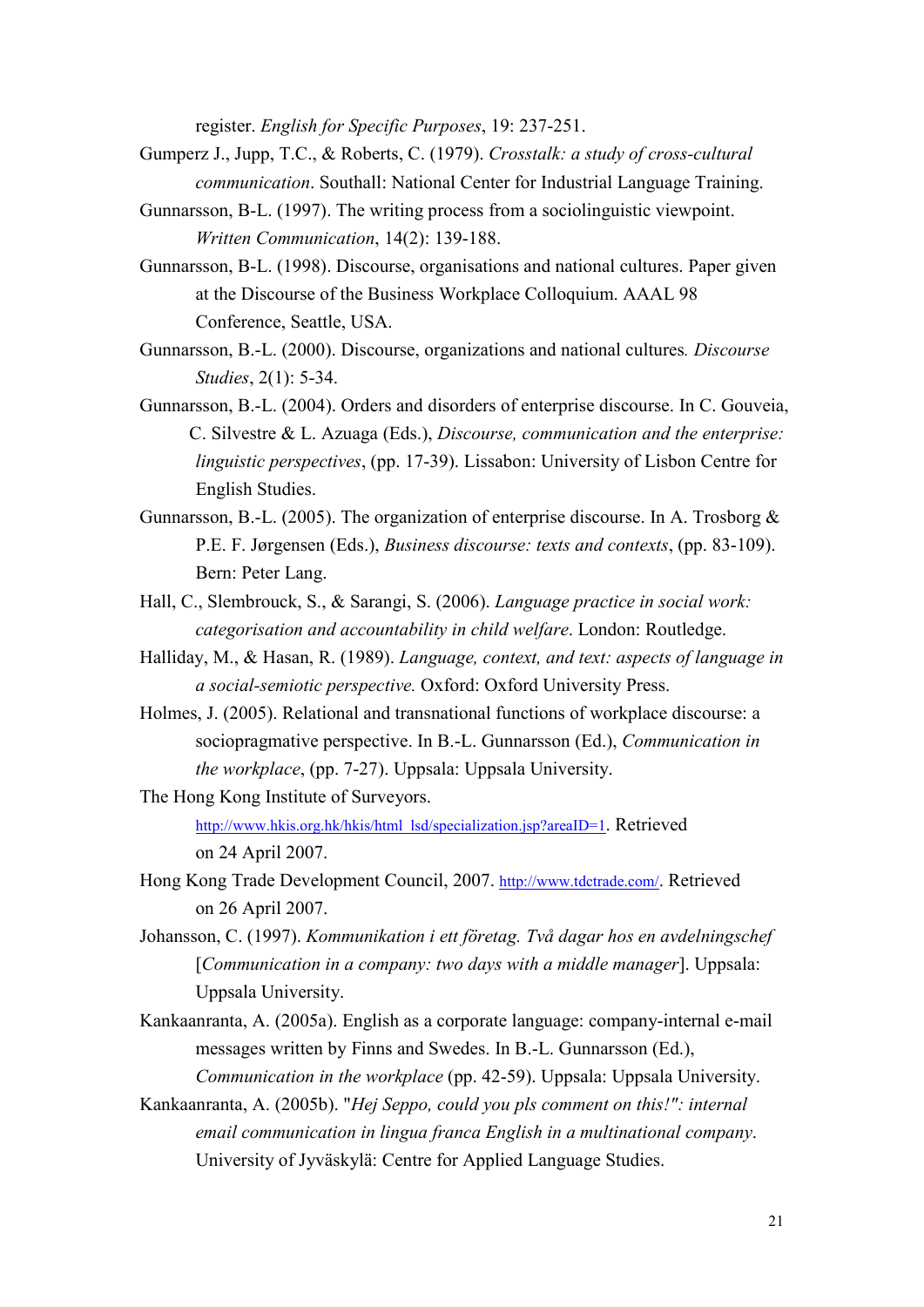- Karlsson, A.-M. (2005). Goods, services and the role of written discourse. In B.-L. Gunnarsson (Ed.), *Communication in the workplace*, (pp. 91-104). Uppsala: Uppsala University.
- Kristeva, J. (1980). *Desire in language: a semiotic approach to literature & art*. Oxford: Blackwell.
- Li Wei, Zhu Hua & Li Yue. (2001). Conversational management and involvement in Chinese-English business talk. *Language and Intercultural Communication*, 1(2): 135-150.
- Lee-Wong. (2002). Contextualizing intercultural communication and sociopragmatic choices. *Multilingua*, 21: 79-99.
- Louhiala-Salminen, L. (2002).The fly's perspective: discourse in the daily routine of a business manager. *English for Specific Purposes*, 21: 211-231.
- McCarthy, M., & Handford, M. (2004). 'Invisible to us': a preliminary corpus-based study of spoken business English. In U. Connor & T. Upton (Eds.), *Discourse in the Professions: Perspectives from Corpus Linguistics*, (pp. 167-202). Amsterdam/Philadelphia: John Benjamins.
- Nickerson, C. (1998). Corporate culture and the use of written English within British subsidiaries in the Netherlands. *English for Specific Purposes*, 17(3): 281-294.
- Palmer-Silveira, J. C., Ruiz-Garrido, M. F. & Fortanet-Gómez, I. (Eds.), (2006). *International and intercultural business communication: theory, research and teaching*. Bern: Peter Lang.
- Pan, Y. L., Scollon, S. W., & Scollon, R. (2002)*. Professional communication in international settings.* Malden, Massachusetts: Blackwell.
- Sarangi, S. (2002). Discourse practitioners as a community of interprofessional practice: some insights from health communication research. In C. N. Candlin (Ed.), *Research and practice in professional discourse*, (pp. 95-133). Hong Kong: City University of Hong Kong.
- Sarangi, S., & Candlin, C. N. (2003) Categorization and explanation of risk: a discourse analytical perspective. *Health, Risk & Society*, 5(2): 115-124.
- Sarangi, S., & Roberts, C. (Eds.), (1999). *Talk, work and institutional order: discourse in medical, mediation and management settings*. Berlin: Mouton de Gruyter.
- Spilka, R. (1993). *Writing in the workplace: new research perspectives*. Carbondale: Southern Illinois University Press.
- St John, M-J. (1996). Business is booming: business English in the 1990s. *English for Specific Purposes*, 15(1): 3-18.
- Tannen, D. (1984). *Conversational style: analyzing talk among friends*. Norwood: Ablex.